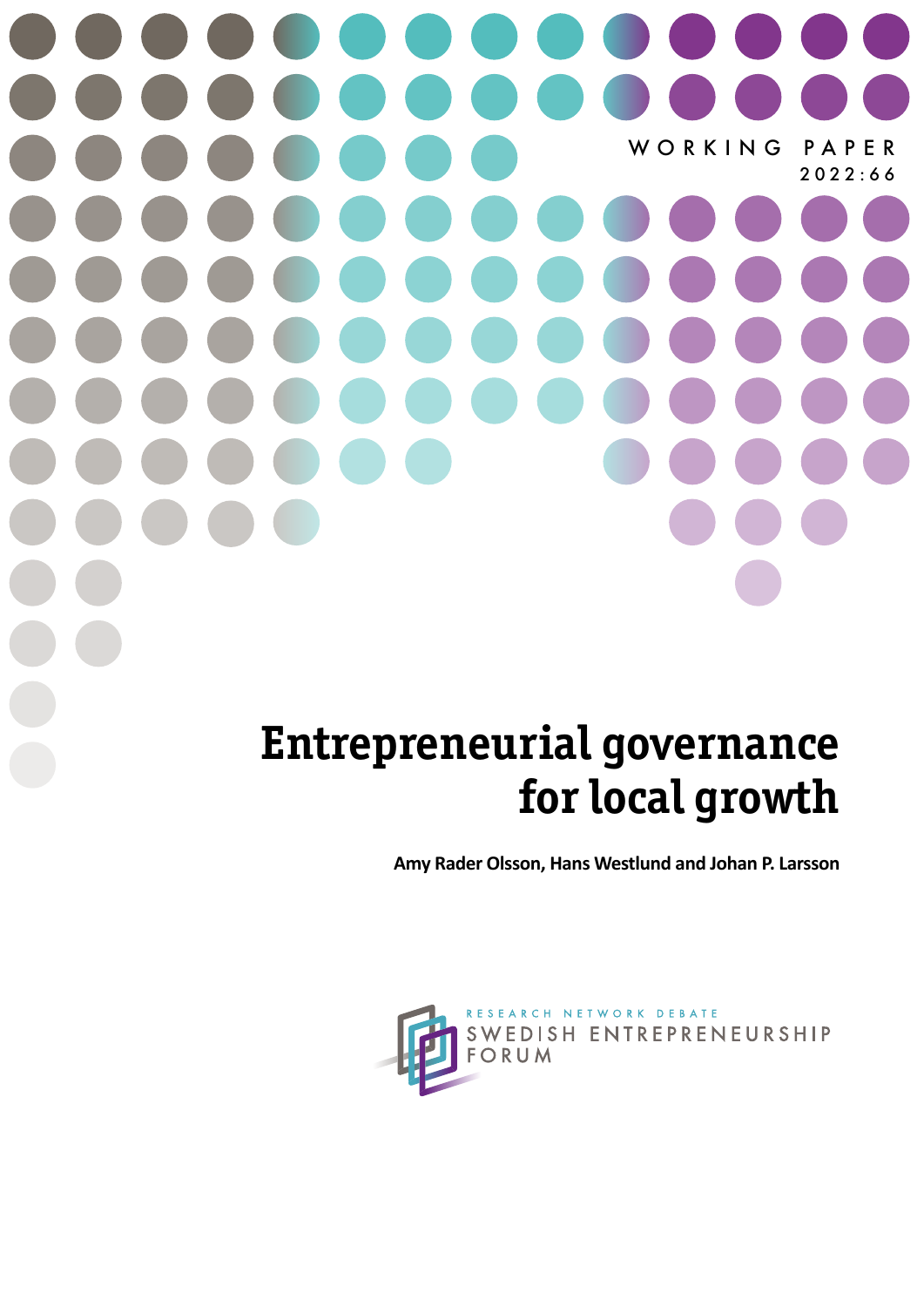## **Working Papers Series from Swedish Entrepreneurship Forum**

In 2009 Swedish Entrepreneurship Forum started publishing a new series of Working Papers. These are available for download on www.entreprenorskapsforum.se, and are part of our ambition to make quality research available to a wider audience, not only within the academic world.

Scholars from different disciplines are invited to publish academic work with the common denominator that the work has policy relevance within the field of entrepreneurship, innovation and SMEs.

The working papers published in this series have all been discussed at academic seminars at the research institution of the author.

### **ABOUT SWEDISH ENTREPRENEURSHIP FORUM**

Swedish Entrepreneurship Forum is the leading Swedish network organization for generating and transferring policy relevant research in the field of entrepreneurship and small enterprise development.

Swedish Entrepreneurship Forum is a network organization with the aim

- to serve as a bridge between the small business research community and all agents active in development of new and small enterprises.
- to initiate and disseminate research relevant to policy in the fields of entrepreneurship, innovation and SME.
- to offer entrepreneurship researchers a forum for idea sharing, to build national and international networks in the field and to bridge the gap between research and practical application.

Find out more on www.entreprenorskapsforum.se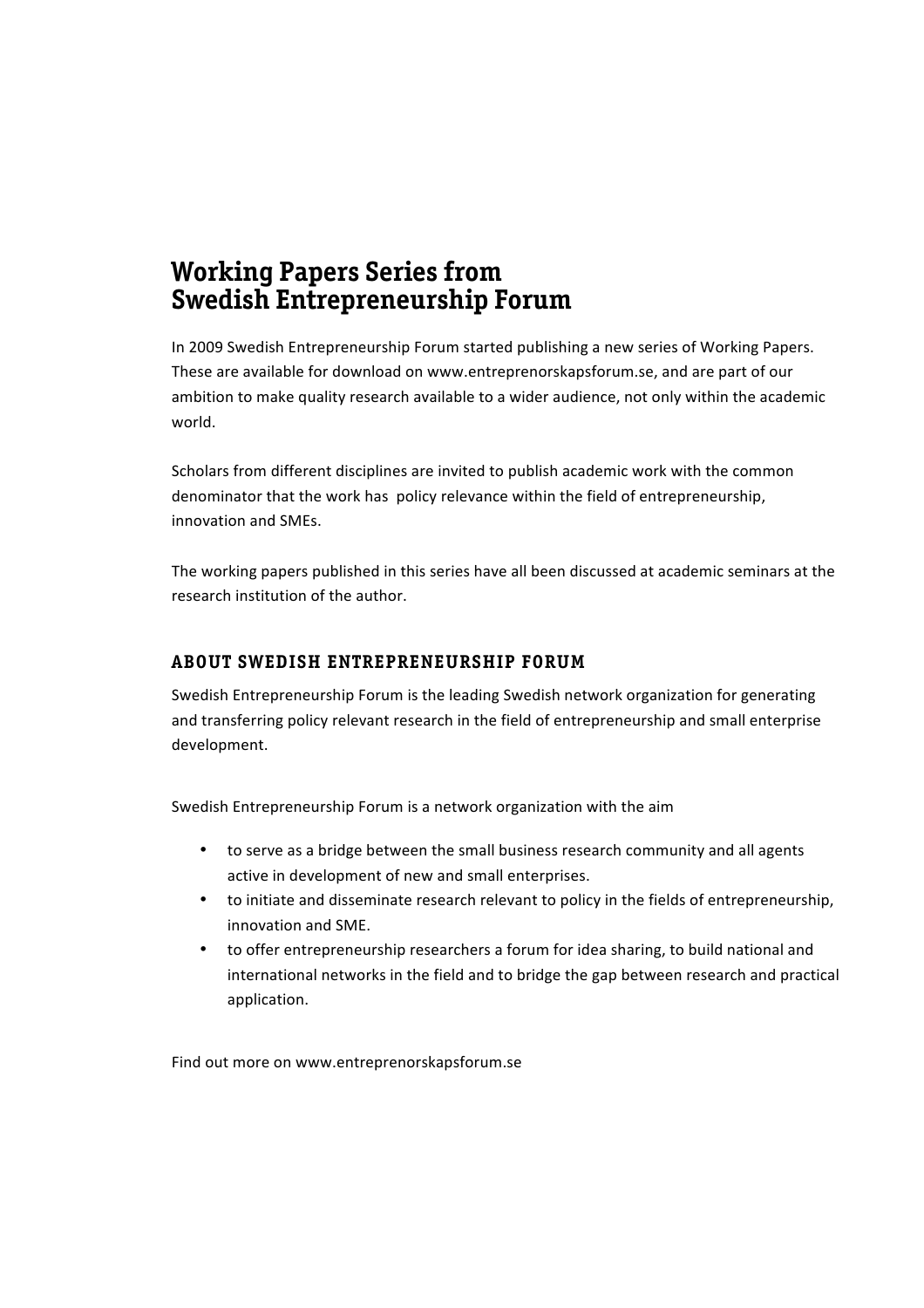### Entrepreneurial governance for local growth

### **Amy Rader Olsson, Hans Westlund and Johan P. Larsson**

This is a draft chapter/article. The final version is available in *The Rise of the City: Spatial Dynamics in the Urban Century* edited by Karima Kourtit, Peter Nijkamp and Roger R. Stough, published in 2015, Edward Elgar Publishing Ltd https://doi.org/10.4337/9781783475360.00013

The material cannot be used for any other purpose without further permission of the publisher, and is for private use only.

### ABSTRACT

With a starting point in the general literature on entrepreneurship and the growing body of literature on entrepreneurship among public sector actors and institutions, we offer a conceptualization of entrepreneurship and metrics that can capture municipal propensity to launch local development initiatives. Results of an initial survey of Swedish municipalities indicate that there may be important differences in the way larger and smaller communities of various types introduce new initiatives and leverage local resources. We conclude that not only do local governments contribute to the creation of communities that support entrepreneurial firms, they can also be said to act in entrepreneurial ways. In particular they create new institutions or participate in the creation of new institutional fields as a response to the risk and uncertainty associated with new development ventures and also due to local resource constraints.

Keywords: entrepreneurial governance, institutional entrepreneurship development policy, municipal cooperation, institutions, local economic development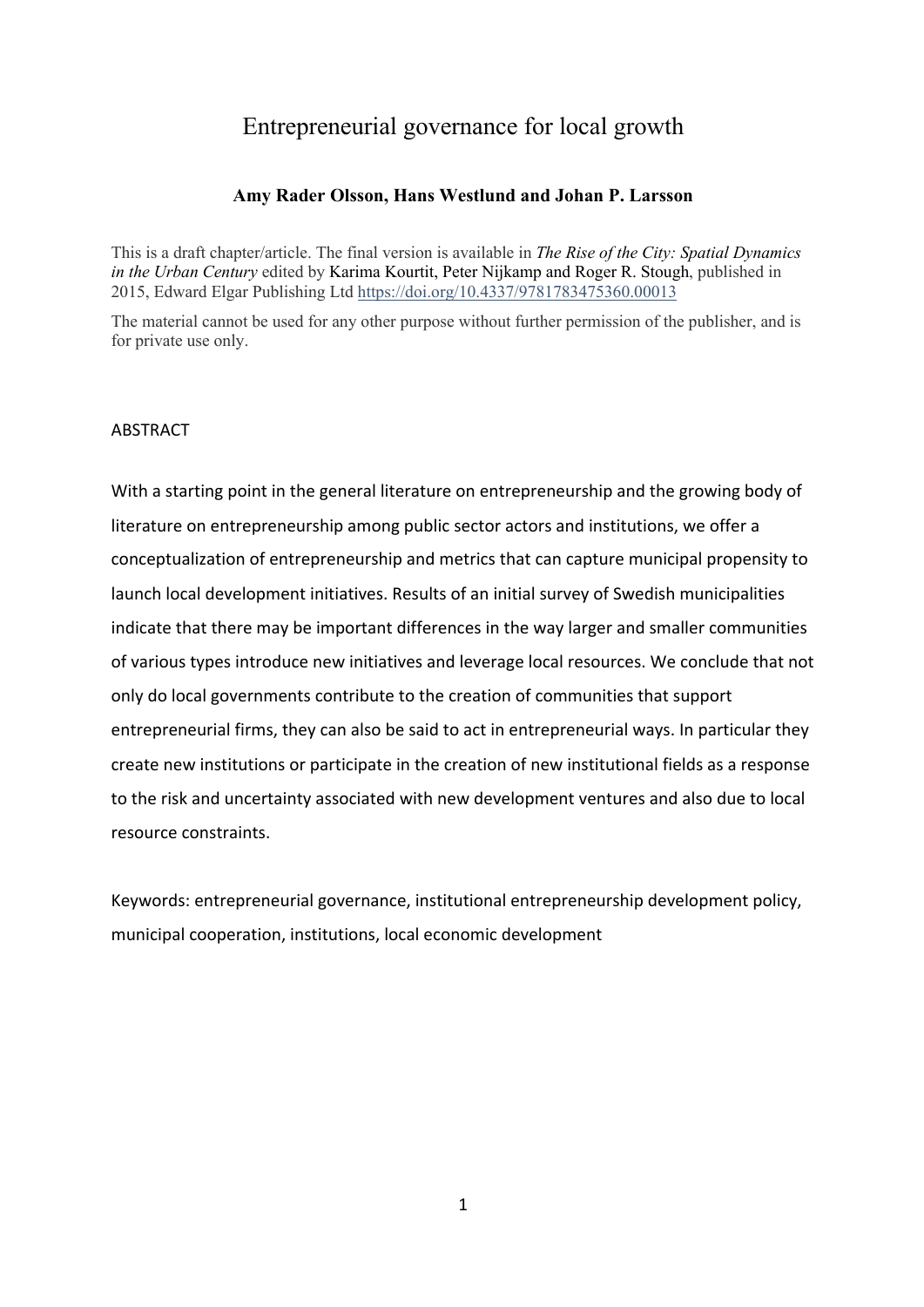### **Introduction**

In Sweden, as elsewhere, local governments address not only local service provision but also development, though local development is largely a function of economic forces at the regional, national and global levels. Few local governments have the resources to make the kinds of capital investments often required to significantly improve development potential. Therefore, local development initiatives often require investment and policies coordinated with other local governments, regional authorities and national agencies as well as private firms. The planning literature therefore emphasizes the importance of local institutional capacity for innovation and collaboration with a range of public and private partners. (Cars et al 2002, Rader Olsson 2009.)

Some have described the phenomenon of local government efforts to actively foster expansion and economic development as entrepreneurial behavior (Wilks-Heeg et al. 2003.)<sup>1</sup> However, the insights from the literature on entrepreneurship have not been brought to bear in the planning and governance literature. This paper therefore explores the concept of entrepreneurship as applied to the efforts of local governments to promote development in new ways and in new forms. Can tools and metrics developed within entrepreneurship research be useful in understanding how municipalities approach local development challenges? To address these questions, we used a questionnaire including both standard questions and ample opportunity for spontaneous responses to try to find examples of municipalities that seem to take an entrepreneurial approach to local development.

<sup>&</sup>lt;sup>1</sup>This reference refers primarily to urban municipalities and "urban entrepreneurialism." We share with Wilks-Heeg *et al.* (2003) an interest in the way in which local public authorities now engage actively in development oriented initiatives, though our survey sample includes a large number of rural municipalities.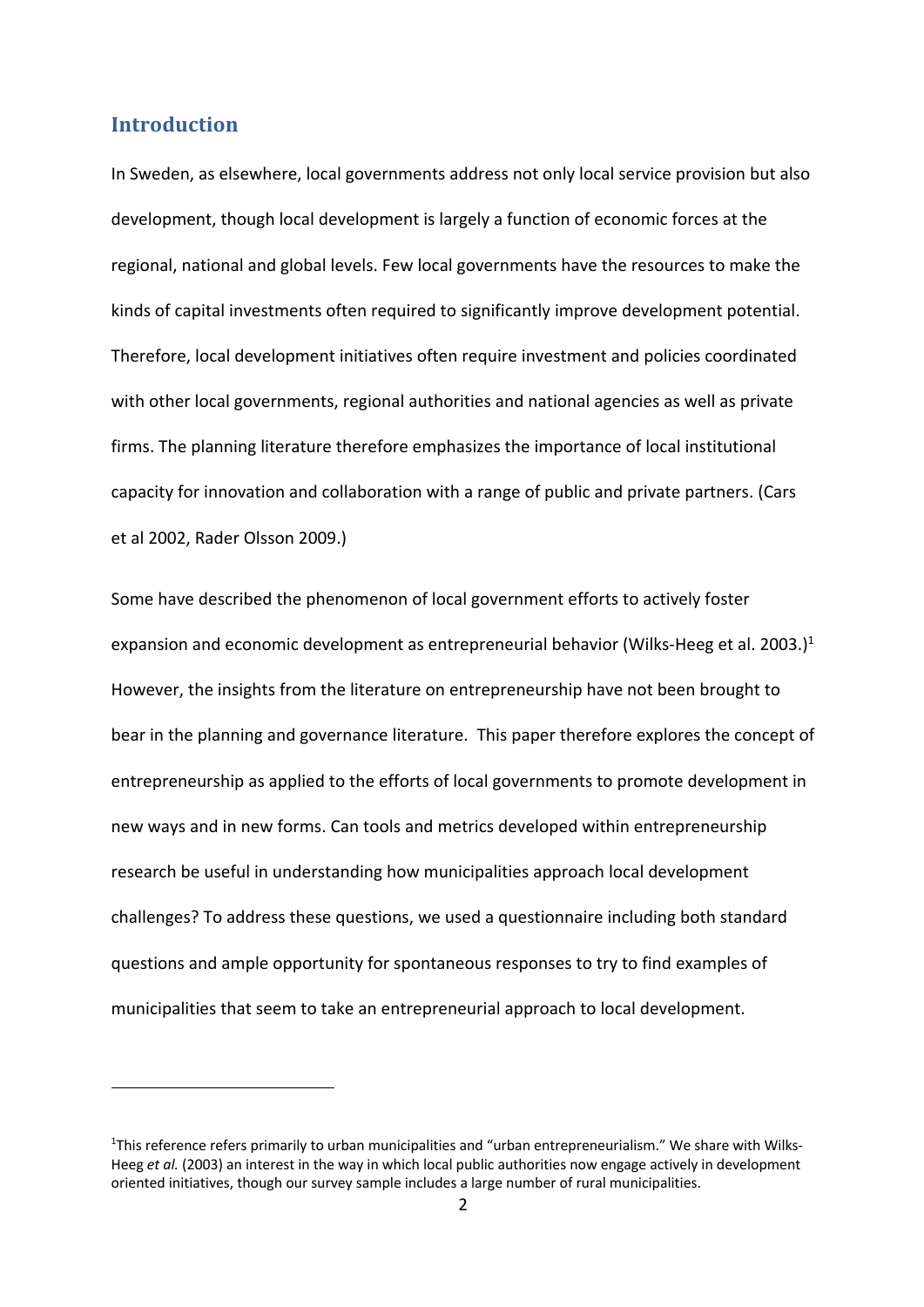The remainder of this introductory section introduces existing conceptualizations of entrepreneurship from several dimensions and as an individual or collective phenomenon. The sections that follow review the results of our survey. Concluding sections discuss the implications of our findings for the study of entrepreneurship.

### **Entrepreneurship: a multidimensional phenomenon**

The mainstream of empirical entrepreneurship research has confined itself to relatively simple and robust definitions of the concept: the starting-up of new businesses or being selfemployed. Many general definitions of entrepreneurship are centered on the discovery (or creation) of business opportunities and the gathering of resources to exploit them. Nevertheless, a growing body literature is investigating the phenomenon of entrepreneurship outside the business sphere. There is now a relatively developed field of research on *social entrepreneurship* (see e.g. Boschee 1995, Leadbetter 1997, Peredo & McLean 2006), *civil/civic entrepreneurship* (Henton et al. 1997, Gawell 2006, Banuri et al. 2002), *academic entrepreneurship* (Klofsten & Jones-Evans 2000, Powers & McDougall 2005, Wright et al. 2007), *innovative entrepreneurship* (in contrast to replicative entrepreneurship; see Baumol 2010, Piergiovanni & Santarelli 2006, Wennekers & Thurik 1999) and *political entrepreneurship* within or connected to the public sector (Buchanan & Badham 1999, Harris & Kinney 2004, Chatterjee & Lakshmanan 2009). From a traditional view of entrepreneurship, this 'multidimensional' use of the concept can be questioned. It can be argued that the use of the entrepreneurship concept should be restricted to the business field and that the other, abovementioned phenomena should have other denominations and not mooch on the popularity of the entrepreneurship concept. On the other hand, it can be claimed that the increasing use of the concept also outside the business world reflects a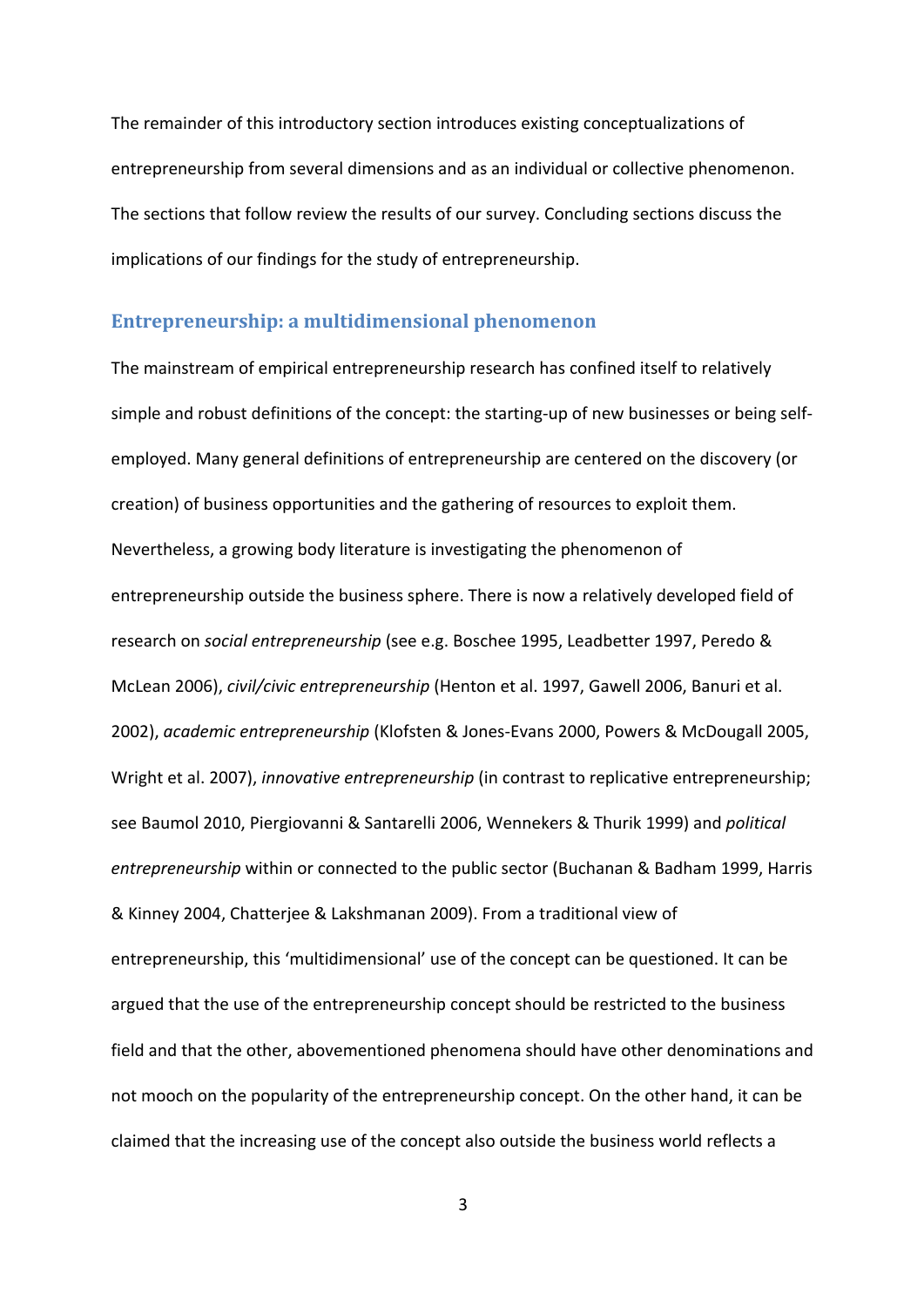recognition that entrepreneurial behavior does exist in other spheres of society, and that this behavior can be analyzed within the same theoretical framework as traditional entrepreneurship.<sup>2</sup> This paper takes this latter perspective as its starting point.

### **Perspectives on entrepreneurship**

As the notion of entrepreneurship as a multidimensional phenomenon has become more accepted, some have sought to provide unifying definitions of entrepreneurship. Among these, one of the most often cited is the definition of entrepreneurship as involving several distinct but interrelated processes of discovery/creation, resource mobilization and exploitation of new opportunities (Shane 2003). Hindle (2008) builds on earlier research from Blackman and Hindle (2008), Klyver (2005) and Davidsson (2004) that describe entrepreneurship as either related to the creation of new organizations (an emergence perspective) and new relationships that can include new links between existing organizations (an opportunity perspective) (Blackmen and Hindle, Klyver, Davidsson in Hindle, 2008). These admittedly broad definitions would seem to leave room for the definition of local government development efforts as entrepreneurial if they involve the creation of new institutions of governance, new links between existing institutions or actors or new ways of exploiting opportunities.

 $<sup>2</sup>$  This discussion strongly resembles the discussion of whether social capital should be denominated</sup> capital or not. As shown in Westlund (2006), using the term capital for social capital does not have any support in traditional capital theory and it is thus a matter of taste whether the concept should be used or not. If fact, it can be argued that the multidimensional use of the entrepreneurship concept has a stronger theoretical support that the denomination 'capital' for social capital.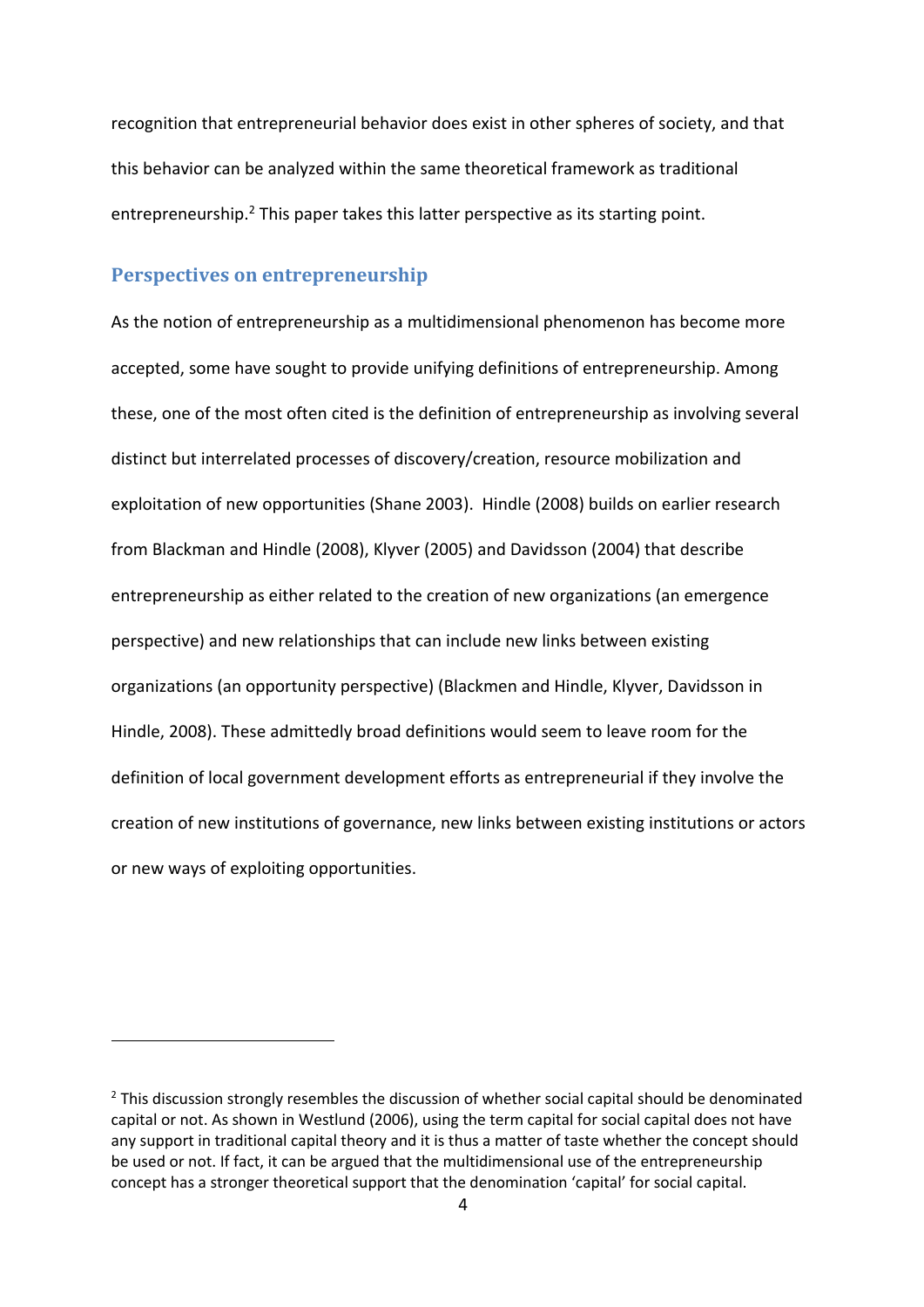### Can entrepreneurial behavior be a collective phenomenon?

There is an emerging consensus in the literature that entrepreneurs can be found within firms, civil society organizations and in both the public and private sectors. But can entrepreneurial behavior describe a collective phenomenon or is it reserved for a description of individual behavior? The entrepreneurship literature has hitherto reflected an overwhelming emphasis on the individual entrepreneur. However more recent contributions reflect a growing sense that the individual entrepreneur requires a network of supporters, and moreover, the idea that entrepreneurship involves mobilizing a support community. As noted earlier, this may be the result of an ongoing dialogue between scholars of entrepreneurship, social capital, and institutional change. Followers of this approach refer to the work of Shane and Venkataraman and others who underscore that entrepreneurship requires both entrepreneurial individuals and an environment offering lucrative opportunities. (Shane and Venkataraman 2000, Shane 2003; for a review see also Hindle 2012) We find a particular reliance on this approach in studies of policy and political entrepreneurship. Pozen (2008) for example notes that policy-related entrepreneurship by definition involves the process or mobilizing support from a variety of different stakeholders and decisionmakers. Therefore, qualities such as networking and brokering are critical to the success of the policy entrepreneur. In other words, policy entrepreneurs—and indeed all entrepreneurs—must navigate existing structures of stakeholders, rules and resources. Westlund and Bolton (2003) introduce the concept of "entrepreneurial social capital" based on Johannisson's (2000) contention that entrepreneurship is a collective phenomenon and earlier references to "community entrepreneurs" (Johannisson and Nilsson 1989). Johannisson and Nilsson refer to individuals that act as change agents and facilitators for a range of other entrepreneurial activities including within existing organizations, public,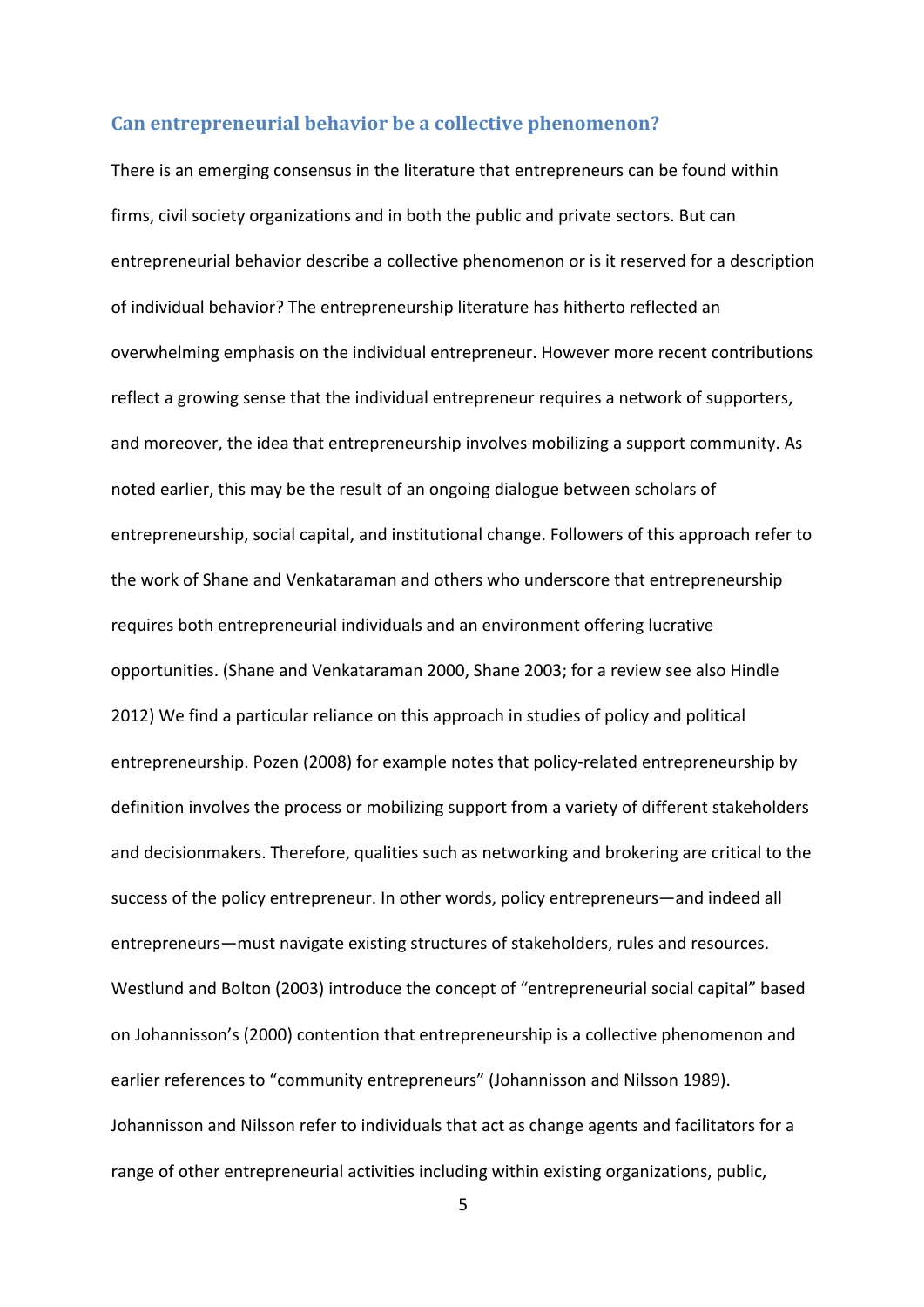private and intermediate. But as we learn more about the role of social capital we can ask whether or not it is possible to disassociate the actions of the individual from that of the collective. In other words can groups be entrepreneurs or better yet, engage in entrepreneurial behavior?

We suggest that if local governments' work discover new development opportunities, mobilize resources to achieve them and exploit them actively, then we can describe such activities as "entrepreneurial." This does not negate the complex and important phenomena describing how individual change agents build support for and diffuse new ideas to a broader audience. Rather, we are simply interested in another piece of the puzzle; less the who and how of entrepreneurial behavior within local governments and more the *what*; what is actually attempted and why.

### **Entrepreneurship and institutions**

The evolving literature on policy-related entrepreneurship has a strong institutional flavor. Kalentaridis and Fletcher (2012) describe institutional entrepreneurship as involving the process by which individual agents diffuse ideas and practices across a wider network. In describing the critical and necessary community context for entrepreneurship, Björkman and Sundgren (2005) describe political entrepreneurship in contrast to economic entrepreneurship: economic entrepreneurship is exploiting market opportunities and political entrepreneurship is exploiting opportunities within an organization. This organization-internal view on entrepreneurship links it to the literature on intrapreneurship (Pinchot & Pinchot 1978, Pinchot 1985, Stough & Haynes 2009). Related definitions of political entrepreneurship focus even more explicitly on political entrepreneurship as creating new organizations or new institutions (norms and rules) or working outside the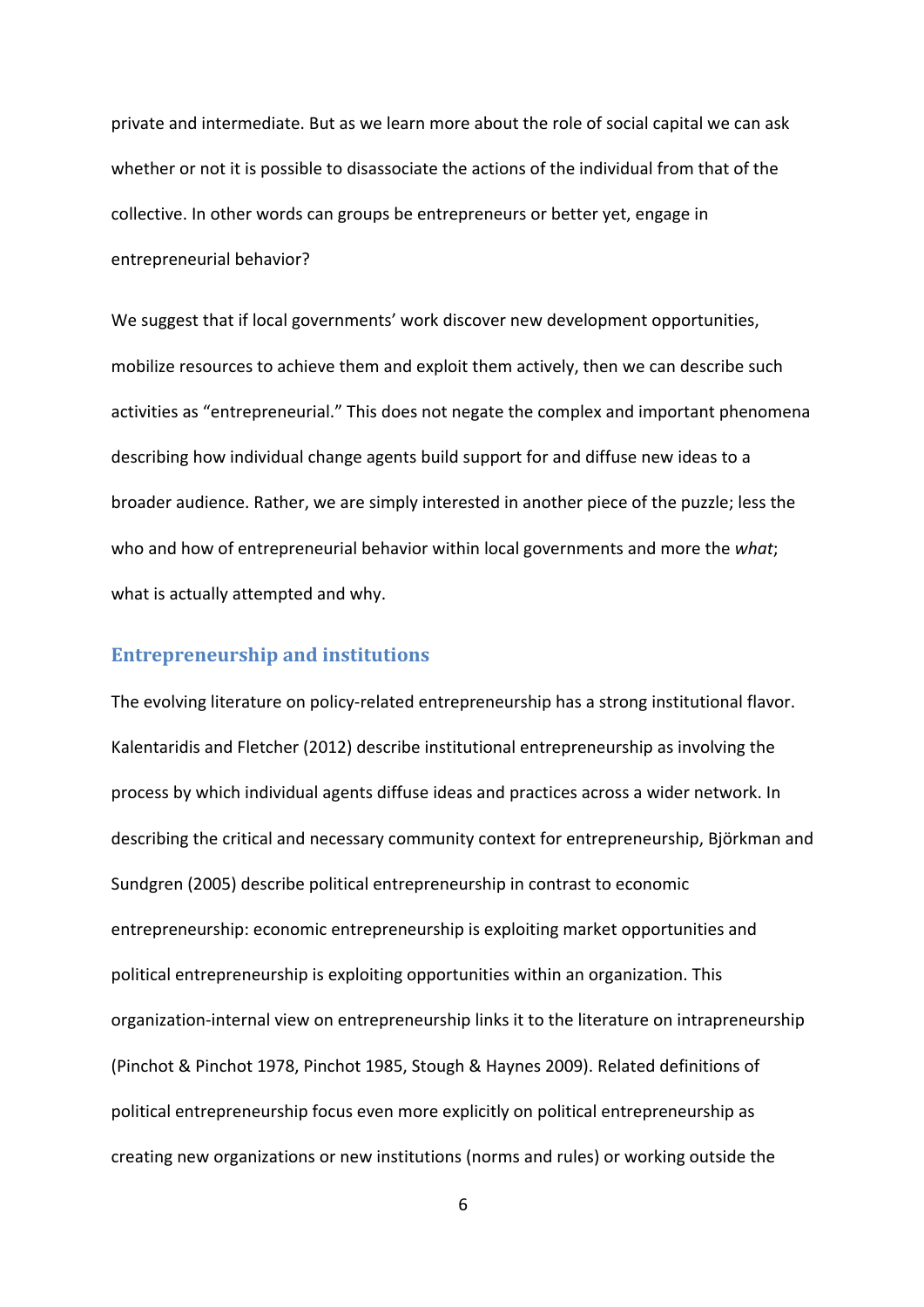boundaries of existing institutions (Thornton 1999, Kropp and Zolin 2008). These can be compared with definitions and studies of institutional entrepreneurship as "the endogenous transformation of institutional environments" (Pacheco et al, 2010, McMullen 2010.) Sheingate (1998) offers a definition of political entrepreneurship as entrepreneurial innovation: "a speculative act of creative recombination that, when successful, transforms the institutional boundaries of authority" that can include non-market relations with external actors. This perspective is developed in Chatterjee and Lakshmanan (2009) who describe political entrepreneurs as nodes, linking social and economic entrepreneurs. These authors, and many others, underscore that instable institutional frameworks or local conditions (such as economic downturns) can create opportunities for political entrepreneurs to develop new institutions for collective action.

### **Measuring entrepreneurial behavior in local governments**

We describe municipal efforts to promote local development using new types of initiatives, partnerships and institutions as "entrepreneurial governance."3 We measure activities designed to be productive or developmental in character rather than activities designed to influence policies for the purpose of rent seeking. We focus on the local (municipal) level of government; a scale we argue has been largely ignored in the literature (but see Schneider and Teske, 1992). One reason for this focus is that in Sweden, a large share of income taxes accrue to municipalities<sup>4</sup> and are responsible for many local services that have the potential

<sup>&</sup>lt;sup>3</sup> A more detailed explanation of why we have chosen to use the term "entrepreneurial governance" to describe this phenomenon in local government is offered in the discussion section of the paper. <sup>4</sup> The local municipal revenue base is comprised of income from municipal income taxes (roughly 20-25 percent) plus/minus redistributive contributions to other municipalities, as well as local fees for some services.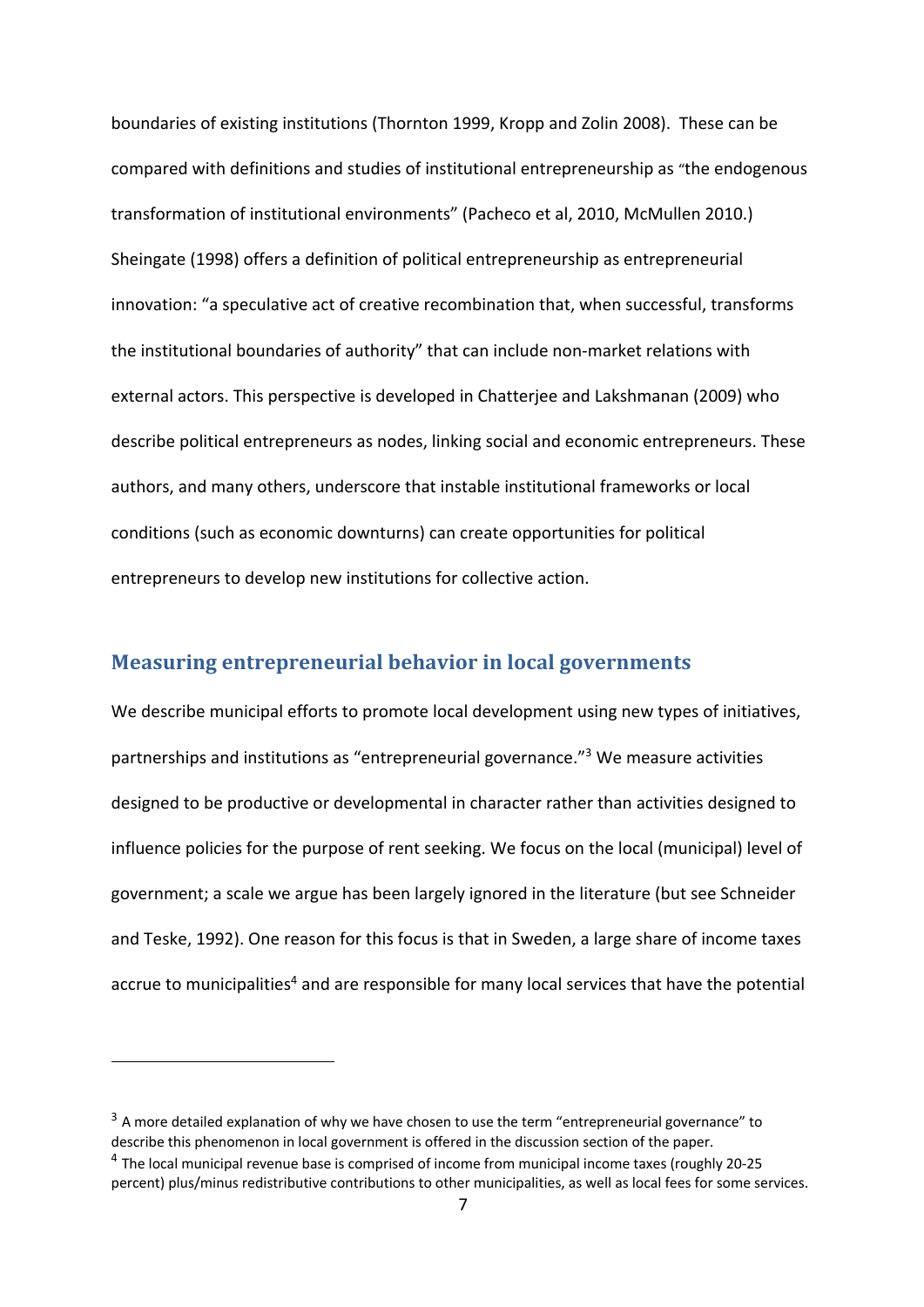to benefit from innovative service provision initiatives. Likewise, this study is more interested in entrepreneurial governance as a reflection of municipal capacity for innovation related to local economic development than in identifying individual political or policy entrepreneurs.

Few studies address the issue of how to measure entrepreneurship within local governments. Those that that do, develop metrics of rather different character. Schneider and Teske (1992) are concerned with also the motivation of the (individual) political entrepreneur to affect the direction of local policy. They classify local government expenditures in the U.S. as allocational ("housekeeping" expenditures such as overheads related to government administration but also public safety), redistributive (welfare, urban renewal and hospitals) or developmental (generally related to the provision of infrastructure such as transport, sewage, water and energy). Using Peterson's contention that allocational expenditures are those least subject to political limits and other rigid institutional structures, they argue that allocational expenditures offer political entrepreneurs the greatest opportunity for profit. They test this hypothesis by comparing the share of allocational expenditures to the number of observed political entrepreneurs, based on a survey of municipal clerks asked to identify individuals with entrepreneurial characteristics. Political entrepreneurs identified were mostly mayors or politicians (almost 70 percent) but also city managers, bureau chiefs and private businessmen. Probit estimates of the likelihood of finding a political entrepreneur based on the levels of various types of expenditures (as well as other local conditions) show that allocational expenditures have a significant and positive

The municipal level has among others responsibility and authority for child care, schools, elderly care, local land use planning and local sector development (environment, energy etc).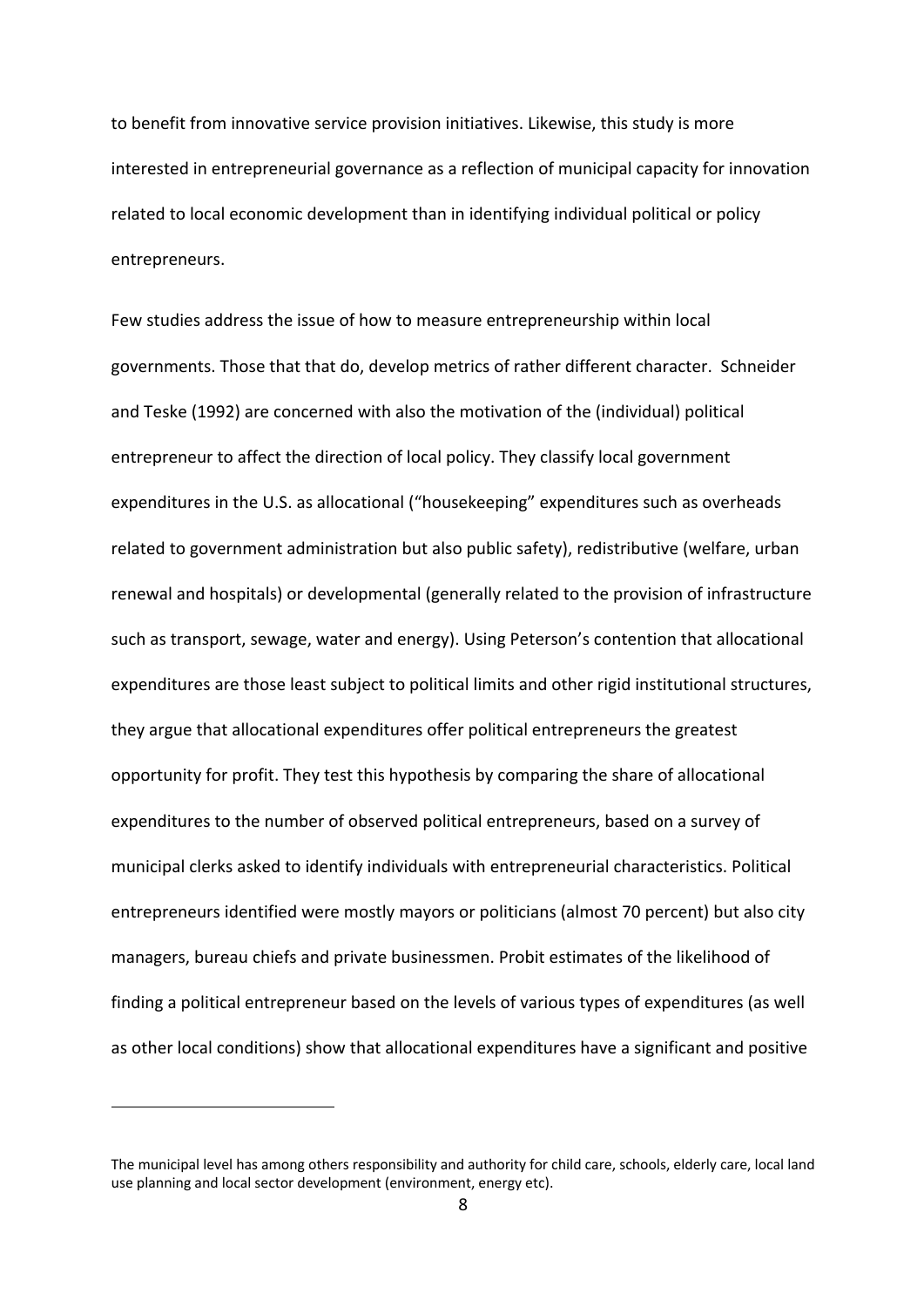effect on the probability of finding local political entrepreneurs, while redistributive and developmental expenditures are associated with a somewhat reduced likelihood of finding political entrepreneurs.

While the results of Schneider and Teske's analysis are compelling, their reliance on a rather simple taxonomy of budget expenditures raises some questions. Welfare expenditures, defined here as "redistributive", could include innovative social welfare initiatives that involve new partnerships with other public or private actors (which we would define as entrepreneurial activity). Likewise, allocative expenditures may well be tied to very rigid municipal charters that restrain innovation in governance and public administration. For example, many municipal charters in the U.S. require that the community maintain its own fire or police department, which restrains local governments from entering into partnerships with other communities to achieve scale economies.

We offer a third approach more focused on observing entrepreneurial communities than on finding and measuring the incidence of individual policy-oriented entrepreneurs. Compared to the aforementioned studies, our survey is measuring something different; not the incidence of entrepreneurs who can profit individually from opportunities offered different institutional and environmental contexts, but rather entrepreneurial municipal governments that exhibit a capacity for experimentation and innovation in the pursuit of developmental goals. We seek to measure *collective capacity* for exploiting opportunities for innovation in local government activity rather than *individual capacity* for exploiting opportunities for personal gain within the constraints of local government activity.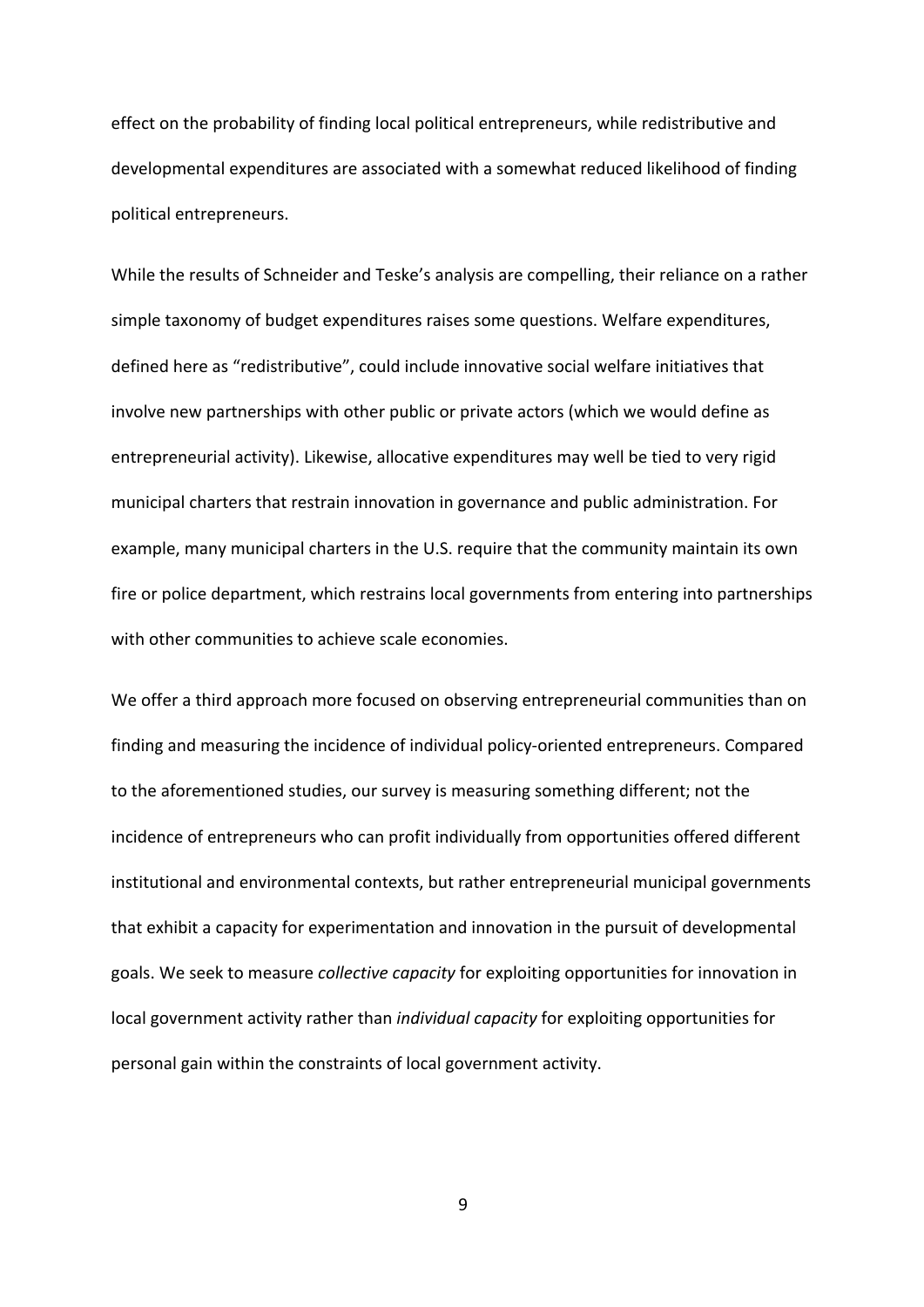### **Survey method and data**

Following Shane (2003, p. 4) we constructed a survey based on the idea that "Entrepreneurship is an activity that includes the discovery, evaluation and exploitation of opportunities to introduce new goods and services, ways of organizing, markets, processes, and raw materials, through organizing efforts that previously had not existed." A growing literature has taken this opportunity approach as a starting point for applying the entrepreneurship concept in fields of society outside the business sphere.

Our study uses new empirical data from a survey of Swedish municipalities who responded to open ended and multiple choice questions designed to capture municipalities' own examples of the ways in which local governments *create/discover*, *evaluate opportunities, mobilize resources and exploit opportunities* for local development.

### **Swedish municipal classifications**

The Swedish Board of Agriculture has developed a classification system for municipalities in Sweden that reflects not only population size and density, but functional relationship with neighbouring communities. Municipalities are classified as four municipal types (MT): (MT 1) metropolitan areas (N=46), (MT 2) urban areas (N=47), (MT 3) rural areas/countryside  $(N=164)$ , and  $(MT 4)$  sparsely populated rural areas  $(N=33)$ . The four types of areas are defined as follows. Metropolitan areas (MT 1): Includes municipalities where 100 percent of the population lives within cities or within a 30 km distance from the cities. Using this definition, there are three metropolitan areas in Sweden: Stockholm, Gothenburg and Malmo. Urban areas (MT 2): Municipalities with a population of at least 30 000 inhabitants and where the largest city has a population of 25 000 people or more. Smaller municipalities neighbouring these urban municipalities are included in a local urban area if more than 50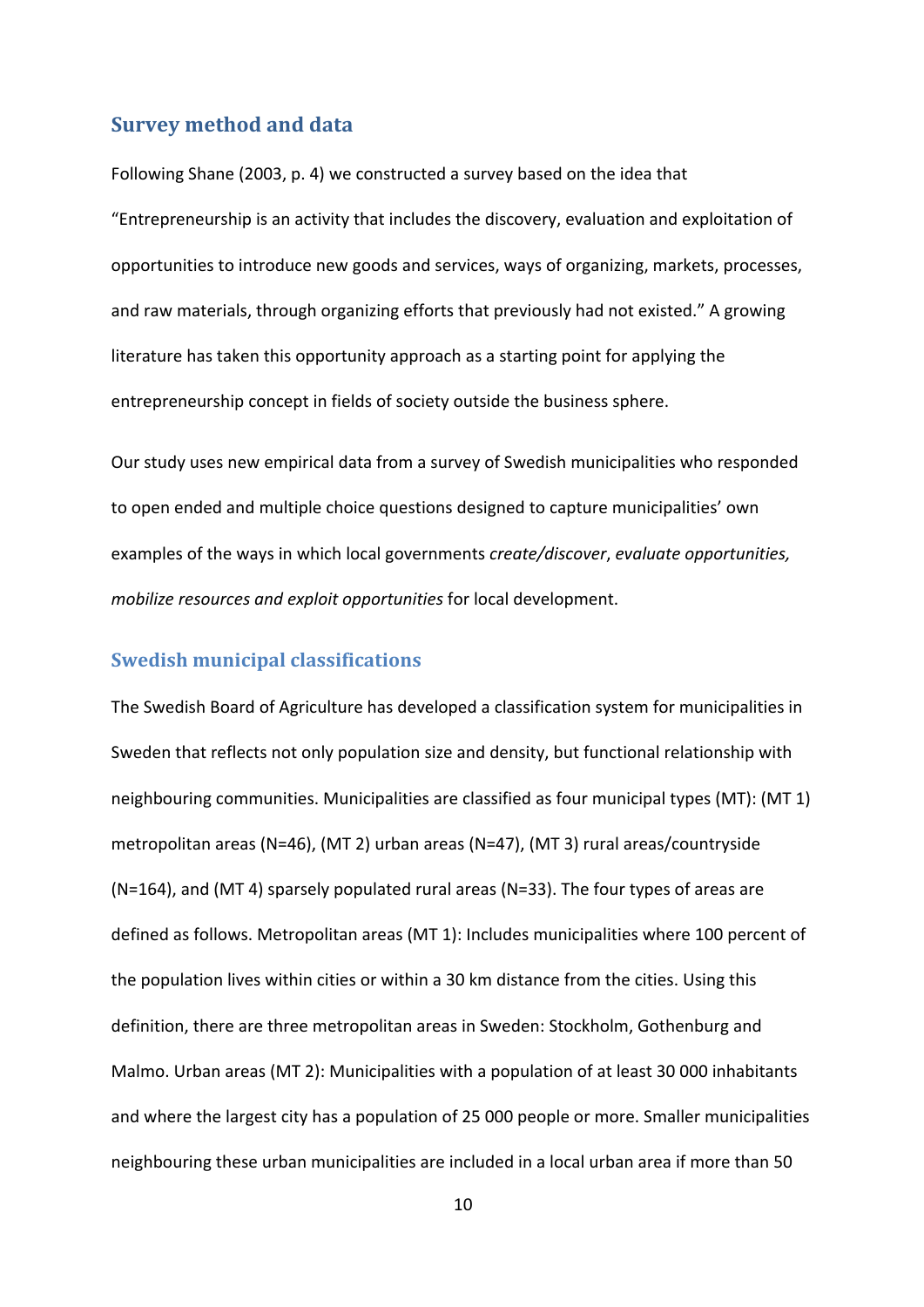percent of the labour force in the smaller municipality commutes to a neighbour municipality. In this way, a functional-region perspective is adopted. In practice, this group of municipalities is comprised of regional centres and the suburban municipalities surrounding them. Rural areas/countryside (MT 3): Municipalities not meeting the criteria for metropolitan areas and urban areas are classified as rural areas/countryside, given they have a population density of at least 5 people per square kilometre. Sparsely populated rural areas (MT 4) are those municipalities not included in the three categories above and with less than 5 people per square kilometer.

### **Survey data**

To capture municipal activities that can be described in terms of entrepreneurial governance, we developed a questionnaire addressed to municipal directors. The rationale for using municipal directors as respondents is similar to that of Schneider and Teske (1992), namely that local civil servants possess an overview of local political and governance activities that makes them credible respondents.<sup>5</sup> In our case, however, the municipal directors were asked to describe activities rather than nominate individuals. The web survey was sent in June 2009 to all 290 municipal directors in Sweden and was followed up by telephone interviews. The response rate was 82%. Table 1 shows the number of replying and non-replying municipalities and response rate in each category.6

<sup>&</sup>lt;sup>5</sup> Schenider and Teske use municipal clerks as respondents, while we used city managers/city directors. Both types of respondents possess a good overview of municipal policy and are closely involved in the creation of new agreements, contracts and other innovative institutions for partnership.

 $6$  Only the municipalities that answered all questions in the survey are counted as replying.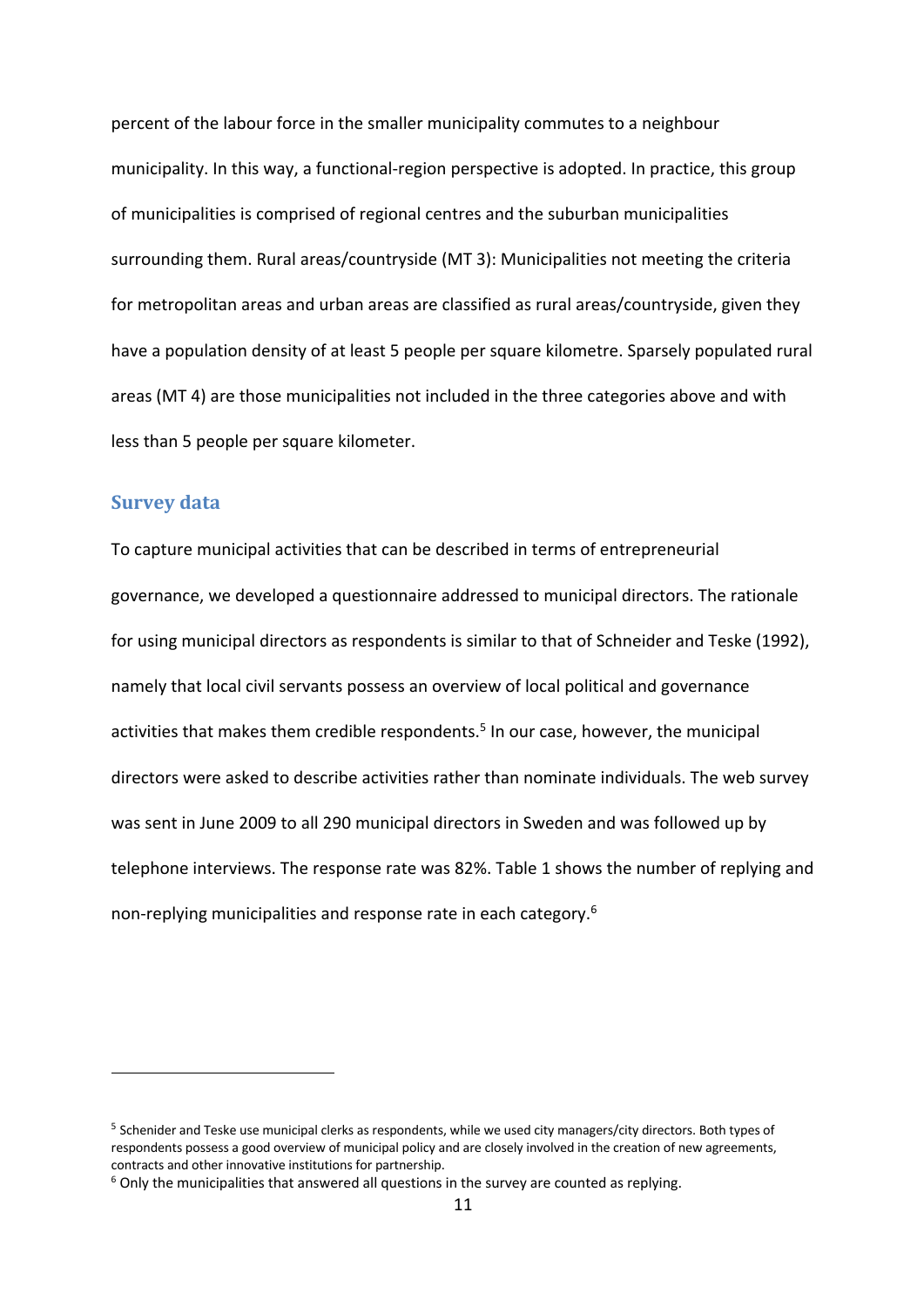|        | <b>Missing</b> | Replied | Sum | Reply % |
|--------|----------------|---------|-----|---------|
| Metro  | 11             | 35      | 46  | 76%     |
| Urban  | 8              | 39      | 47  | 83%     |
| Rural  | 25             | 139     | 164 | 85%     |
| Sparse | 8              | 25      | 33  | 76%     |
| Total  | 52             | 238     | 290 | 82%     |

Table 1. Numbers and rates of reply for each municipality category.

The survey was comprised of over thirty questions regarding a range of activities generally outside the scope of "everyday" municipal business. Such activities include new forms of cooperation with business and with other municipalities to attract new business or new residents, participation in marketing, tourism and benchmarking initiatives, and participation in European Union projects related to local development. These questions capture and measure the (essentially positive) initiatives of communities that seek to experiment with new ways of working to achieve local development goals. The survey was based on the perspective that entrepreneurship can be divided in various stages: discovery or creation and evaluation of opportunities, resource mobilization and exploitation of these opportunities (see Shane 2003). Thus, the following types of activities were measured:

- *Creating, discovering and evaluating new opportunities*: Benchmarking, marketing, learning and competence development activities and strengthening local business climate. (Maximum points: 7 of total 48)
- *Mobilizing resources*: includes co-financing of development projects with local industry, project cooperation with other municipalities, and development projects co-financed by EU and national agencies. (Maximum points: 10 of 48)
- *Exploiting opportunities*: Measures for promoting industrial development such as measures for improving cooperation with local industry. Maximum points: 28 of total 48)

The distribution of points between the three stages was based on an assumption that most

points should be available in the third, "executive" stage. Note that the category labels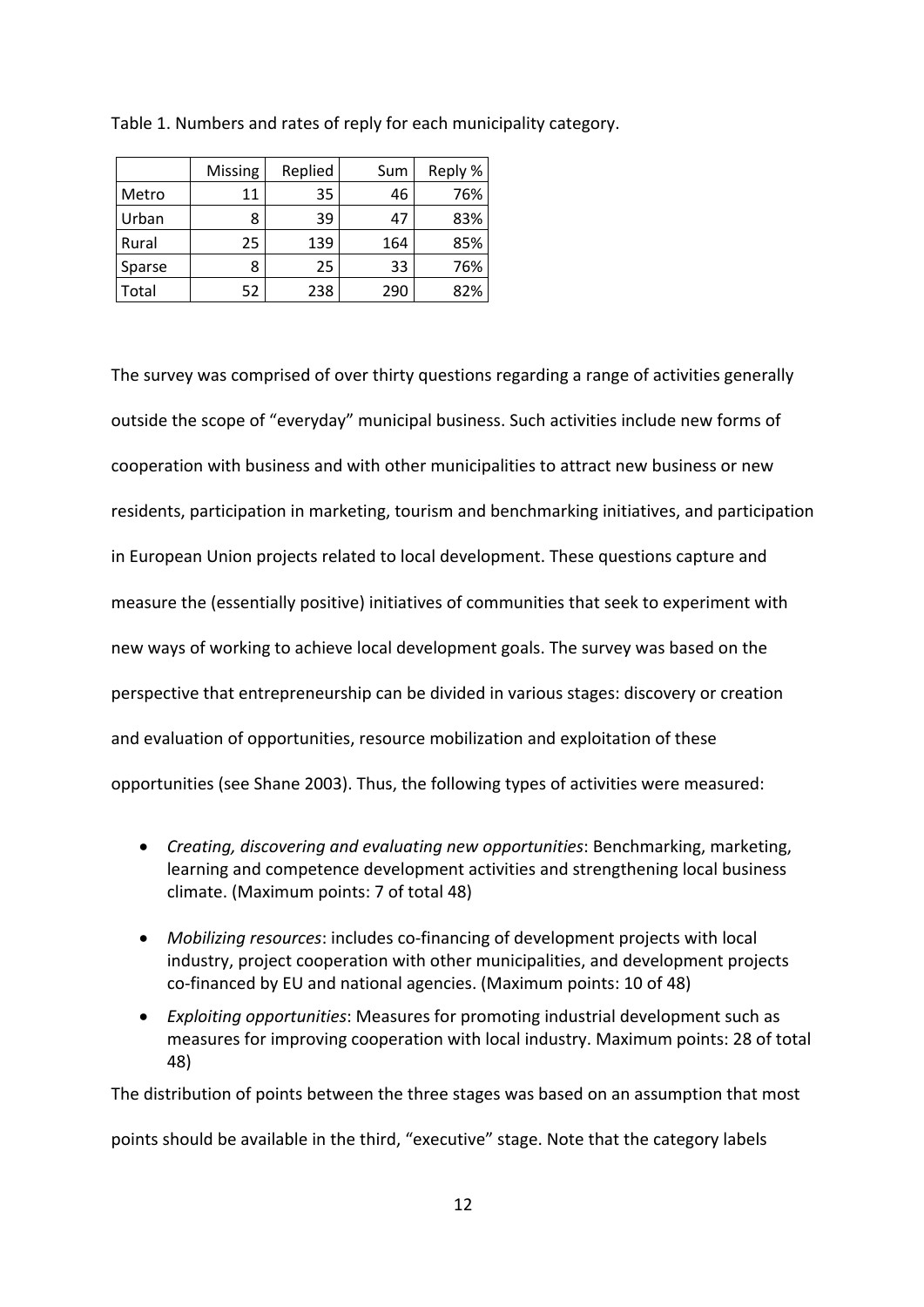above were not given in the survey. Rather, the survey comprised over thirty questions as well as additional information from text boxes that could be used for further explanation and the followup telephone interviews. For example municipalities were asked to what extent they work together with local industry and then to elaborate on the character of this type of cooperation.

### **Scores**

In the first stage, responses in each category were scored and tabulated. Taken together, the three categories produced a potential score range of 0-48 points, an average of 28 points, and a maximum and minimum of 43 and 9 points respectively. In other words, the 238 municipalities that answered all questions represent a wide range of observed entrepreneurship activities. Table 2 shows descriptive statistics for the three categories of the survey.

Table 2. Descriptive statistics.

| Category           | Obs | Mean  | Std. Dev. | Min | Max |
|--------------------|-----|-------|-----------|-----|-----|
|                    |     |       |           |     |     |
| identify           | 238 | 4.76  | 1.36      |     |     |
| Collect            | 238 | 8.67  | 2.14      |     | 13  |
| Exploit            | 238 | 14.64 | 4.63      |     | 25  |
| <b>Total Index</b> | 238 | 28.06 | 6.46      | 9   | 43  |

Results were documented for each individual municipality but also by spatial type, using the division of geographic types described above. To help compare smaller and larger communities of the same general type (urban, rural) we call the larger areas "higher order" and the smaller areas "lower order" (Table 3). Metropolitan areas have the lowest scores for entrepreneurial governance but the highest rankings for economic entrepreneurship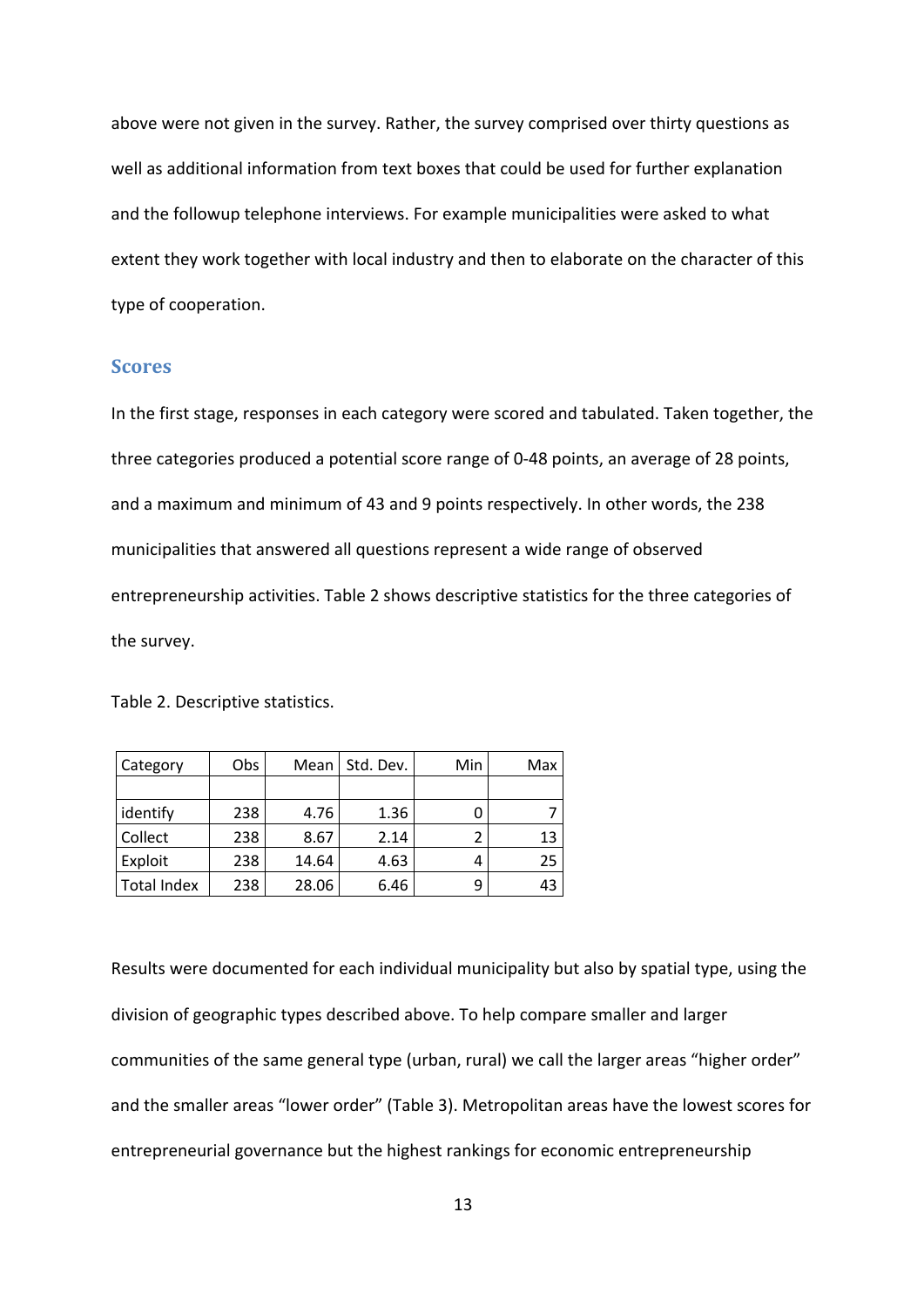(startups/capita), here measured as startup firms per 10 000 population. Sparse rural and rural municipalities have high scores for entrepreneurial governance and lower rates of startup firms (economic entrepreneurship).<sup>7</sup>

*Table 3: Entrepreneurial governance scores, indexed to national averages*

| Municipal type                    | Economic Entrepreneurship<br>(annual rate of new firms per<br>10 000 population) | <b>Entrepreneurial Governance</b> |  |  |  |
|-----------------------------------|----------------------------------------------------------------------------------|-----------------------------------|--|--|--|
| <b>METRO/URBAN MUNICIPALITIES</b> |                                                                                  |                                   |  |  |  |
| Metropolitan<br>(higher order)    | 132                                                                              | 90                                |  |  |  |
| Urban<br>(lower order)            | 100                                                                              | 105                               |  |  |  |
| <b>RURAL MUNICIPALITIES</b>       |                                                                                  |                                   |  |  |  |
| Rural<br>(higher order)           | 91                                                                               | 100                               |  |  |  |
| Sparse rural<br>(lower order)     | 99                                                                               | 105                               |  |  |  |
| <b>National average</b>           | 100                                                                              | 100                               |  |  |  |

Table 4 shows the average scores of the three entrepreneurial stages for the four municipality types. Some noticeable observations can be made. The low score for the metropolitan municipalities is due to weak resource collection and exploitation of opportunities. The urban municipalities get the highest totals thanks to high scores in identifying/creating and in exploiting opportunities. The sparse rural municipalities have the lowest score in identifying opportunities but that highest in collection resources. The former can probably be explained with the fact that these are the smallest municipalities with lack of resources for strategic analysis and planning, while the latter probably reflects that this

<sup>7</sup>However some studies have found equally high startup rates in rural and urban areas when they are defined in another way than in this paper, see e.g. Eliasson and Westlund (2013).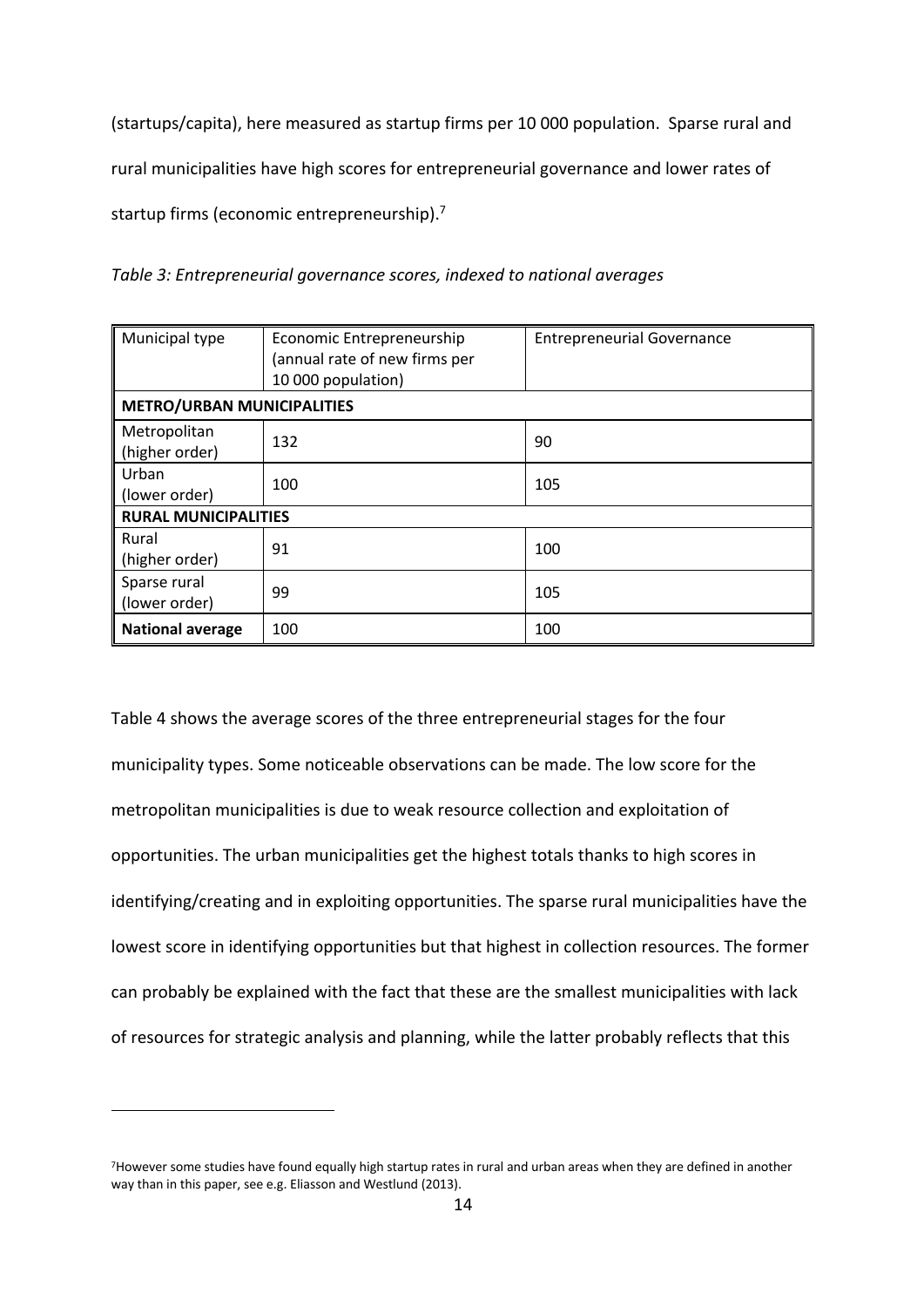group has the best access to EU structural funds and other, national regional policy measures. The urban-rural differences are shown by the fact that metro and urban municipalities score highest in identifying opportunities but lowest in collecting resources. Regarding exploitation it is the "little brothers" of each municipality category, the urban and sparse ones that score highest.

Table 4. Average scores of the three entrepreneurial stages for the four municipality types

|        | Identify | Collect | Exploit | Sum   |
|--------|----------|---------|---------|-------|
| Metro  | 4.97     | 7.89    | 12.63   | 25.49 |
| Urban  | 5.18     | 8.38    | 15.90   | 29.46 |
| Rural  | 4.66     | 8.79    | 14.63   | 28.08 |
| Sparse | 4.36     | 9.52    | 15.56   | 29.44 |
| Total  | 4.76     | 8.67    | 14.64   | 28.07 |

### **Survey results**

This section summarizes results from the survey questions and interviews. As noted, respondents were invited to provide additional comments to their answers given to standard questions and were also contacted for follow-up interviews by telephone. These results provide a deeper understanding of the character and motivation for various types of entrepreneurial governance activity. All answers from text boxes and from interviews were documented and used to better understand responses to the standard questions. For example, more detailed responses to questions regarding whether or not municipalities invested in activities to strengthen the local business climate revealed that these activities included everything from production of information brochures, to the formation of business councils to discuss local land use plans, to municipal administrative reforms regarding business permits.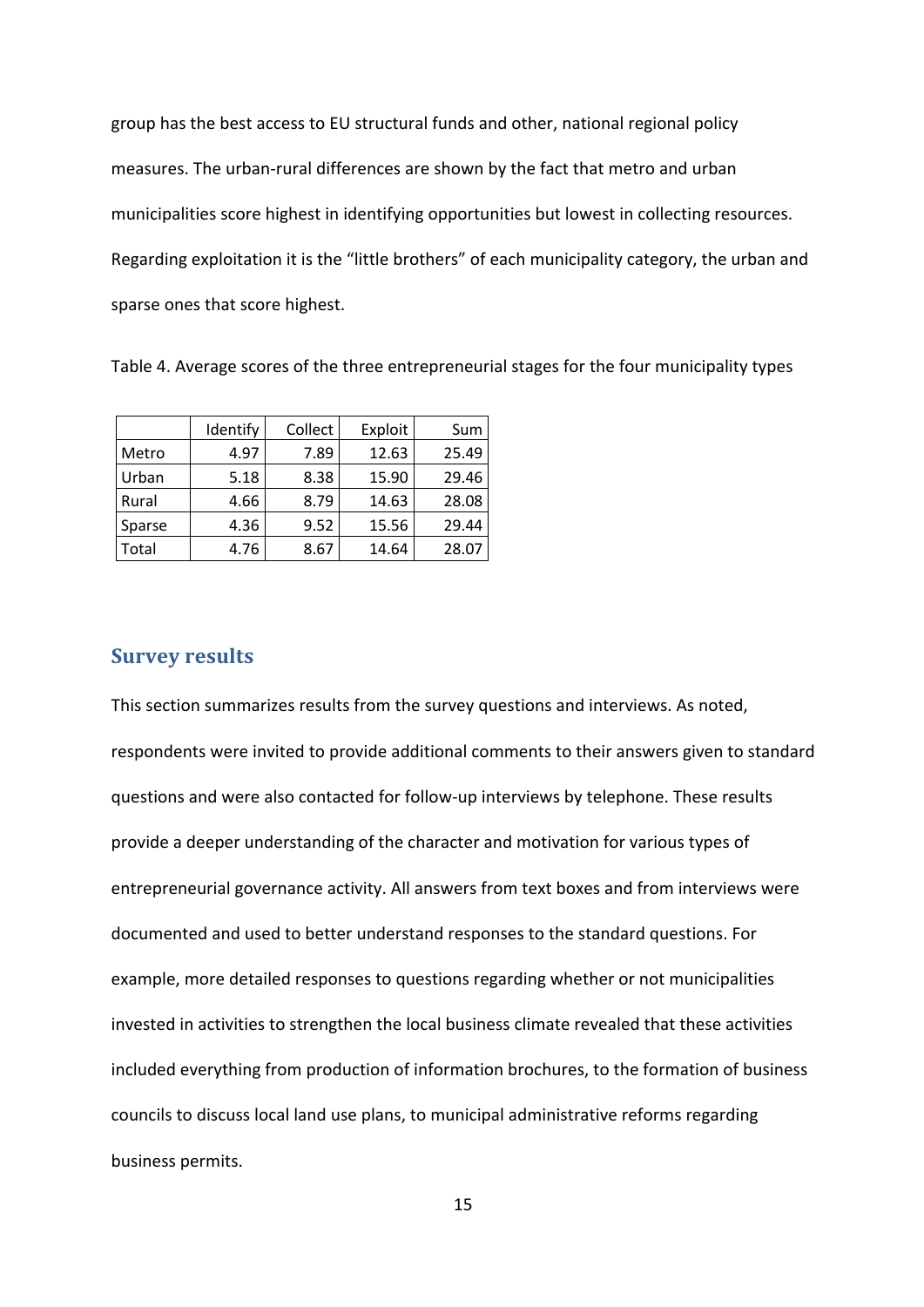### **Identifying, creating and evaluating new opportunities**

We classified activities as related to this category if they could be said to improve the preconditions for development. There is a strong emphasis on learning and capacity building activities both within the local government and in the community in general, as well as marketing campaigns meant to attract new residents or business.

### *Measures for strengthening the local business climate*

Measures and activities for strengthening the local business climate include sponsoring projects supporting new startups for specific groups such as immigrants or women (84%), support for education and cluster development (65%) and marketing activities to attract new business (76%). Examples of activities municipalities use to strengthen the local business climate include producing information brochures, forming of business councils to discuss local land use plans, and municipal administrative reforms to speed the approval of business related permits. Almost half report investing in business incubators and a quarter invest in science parks. Other business development measures reported include investments in transport infrastructure, including owning or co-financing railroads and airports. Here again, detailed responses reveal a high incidence of informal meetings but also the creation of new companies and organizations for business development, marketing, logistics and goods handling, or to guide the implementation of large projects such as new housing developments. Several also note initiatives within local government to offer training programs for civil servants in "customer-oriented" public service.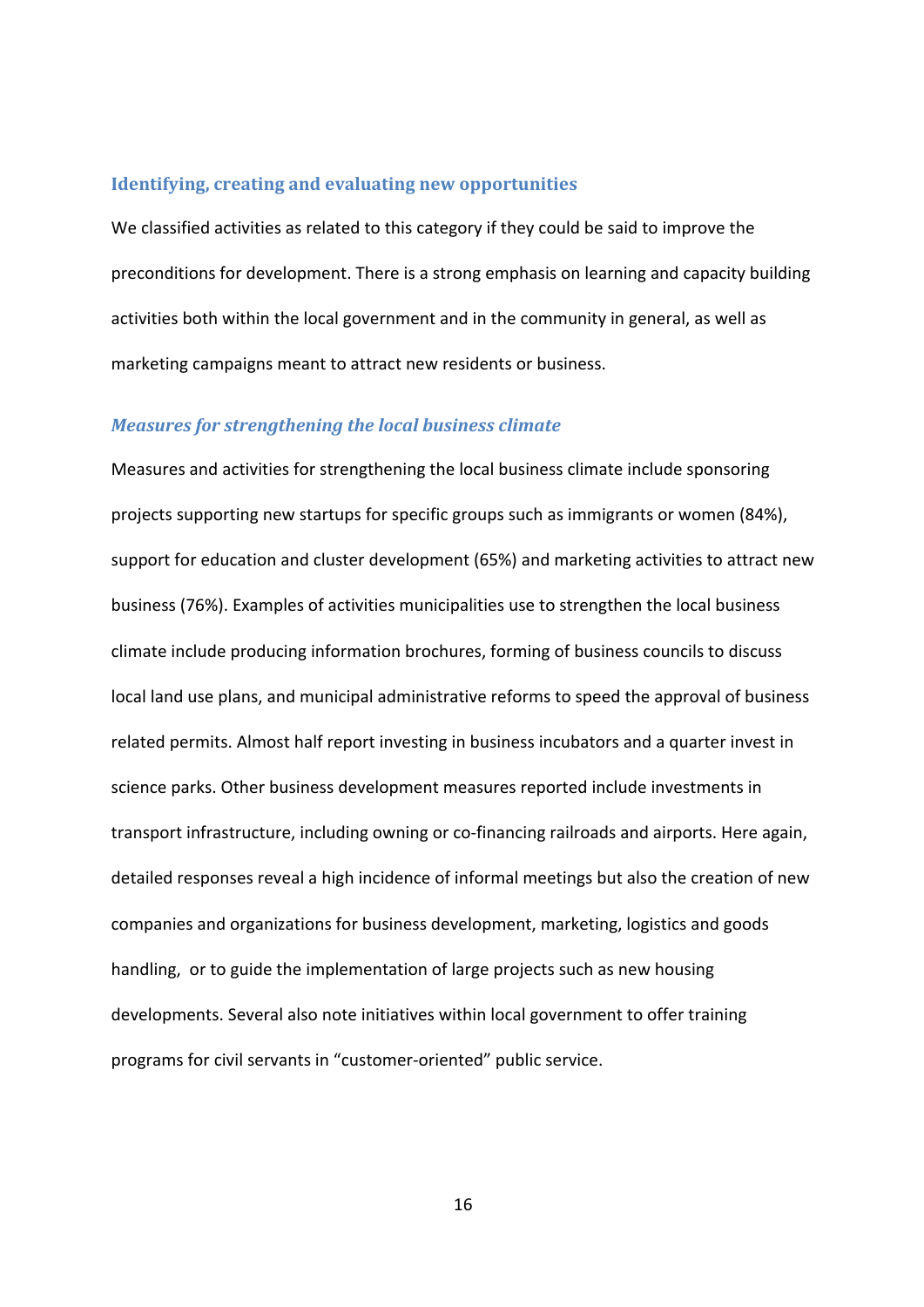### *Benchmarking, learning and competence development activities*

Three quarters (75.6%) of municipalities invest in surveys and related activities that measure local opinion among residents or businesses and/or benchmark results against that of other communities. 67.6% report participating in formal benchmarking studies such as the "municipal compass", a benchmarking tool offered by the Swedish Society of Municipalities and County Councils since 2002. Almost as many (66.4%) also produce surveys among municipal staff or develop other forms for stimulating and implementing "bottom-up" ideas for new development initiatives or increasing efficiency in public administration. Such activities can be important starting points for entrepreneurial activities representing the phases in which background material is gathered and opportunities recognized.

### *Marketing*

Municipal representatives were asked to what extent the local government, alone or in association with other actors, had tried to create or strengthen an identity or image for the municipality. A majority responded that they had engaged in this type of city marketing, "to a very great extent" or "to a relatively great extent." About one quarter (27%) had used city/municipality marketing programs relatively little and 8.4% not at all. A review of the descriptions of the profiles and images used to market local communities reveals striking similarities. About one third include an "entrepreneurial attitude," a "land of opportunity" or a community that is in general friendly to business. At least as many underscore the community's responsiveness to residents' concerns and a "customer focus." Others highlight specific sectors or business profiles such as tourism, lean production techniques or small business. A good quality of life and a safe or clean environment is a common theme.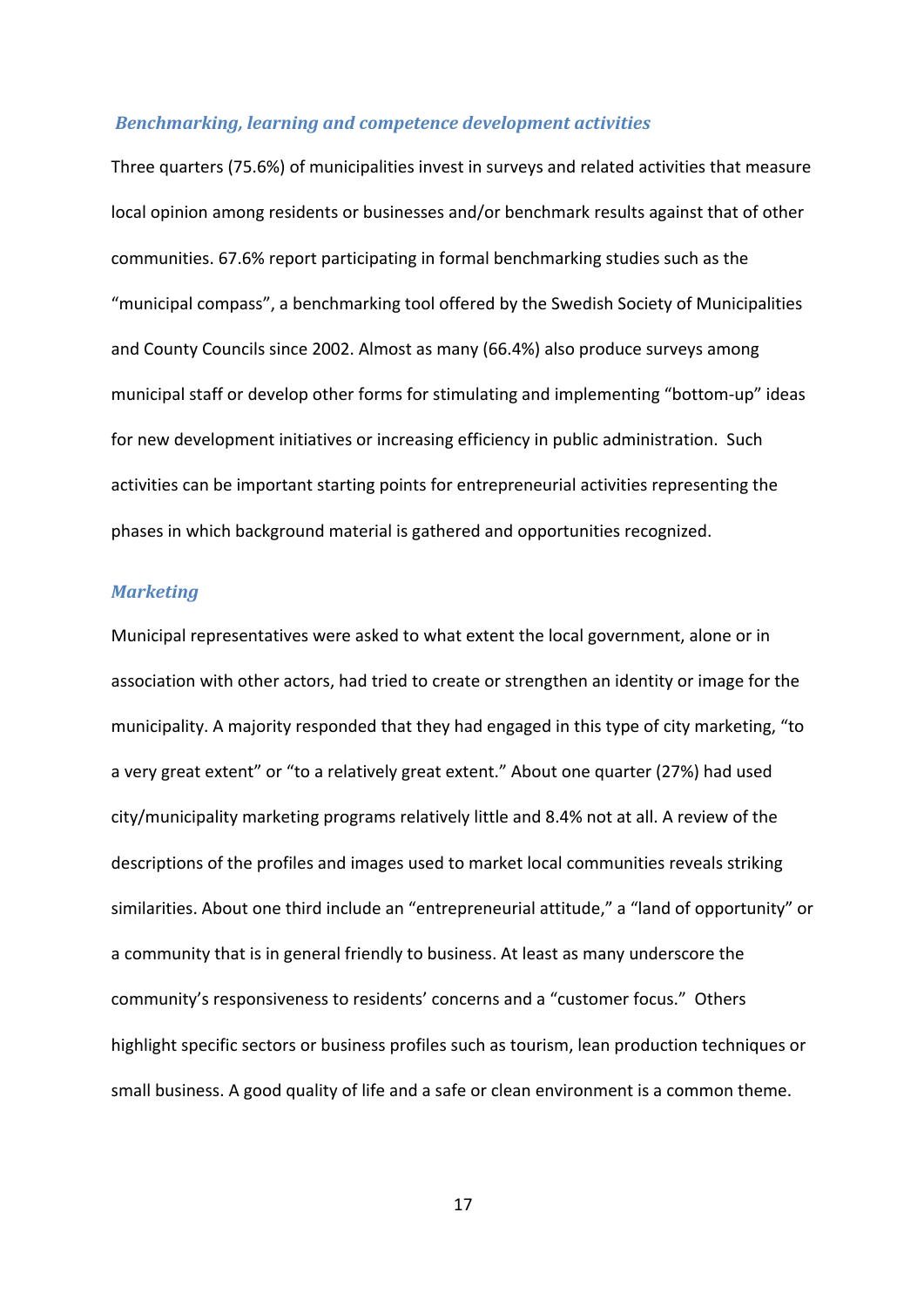Over 90 percent had taken specific promotional initiatives between 2006 and 2009, and one third report established a marketing company to produce ongoing programs (alone or in partnership with other actors). Examples of marketing initiatives include producing citizen and employee panels, marketing campaigns targeted to tourists and property buyers from specific countries such as the Netherlands and Germany, or participation in international conventions. Many initiatives are related to new or improved/refurbished infrastructure such as retail centers, central area redevelopment, specialized schools or new housing developments. Many report initiatives to make attractive parcels of land available to developers, which may require changes in formal and informal institutions governing zoning or permitting processes. In some cases improving attractiveness has meant adding staff, such as tourist managers, and in other cases reducing staff to cut administrative cost.

Although the scope and ambition level of local marketing initiatives varies widely, it is in this context that many respondents noted the creation of cooperative initiatives with other actors. These include neighboring communities, communities along a major transport corridor, regional market development companies, and a range of business partners including developers. Some, though not all, of these initiatives have created new institutions for partnership.

### **Mobilizing resources**

We chose to focus on the ways in which local governments mobilize resources outside of local government resource and capital mobilization processes (taxation, borrowing, etc.). Rather we focused on resource mobilization activities that involved cofinancing with other communities or with local firms, which is sometimes also a way to attract grants and subsidies from other sources such as the European Union. In other words we are interested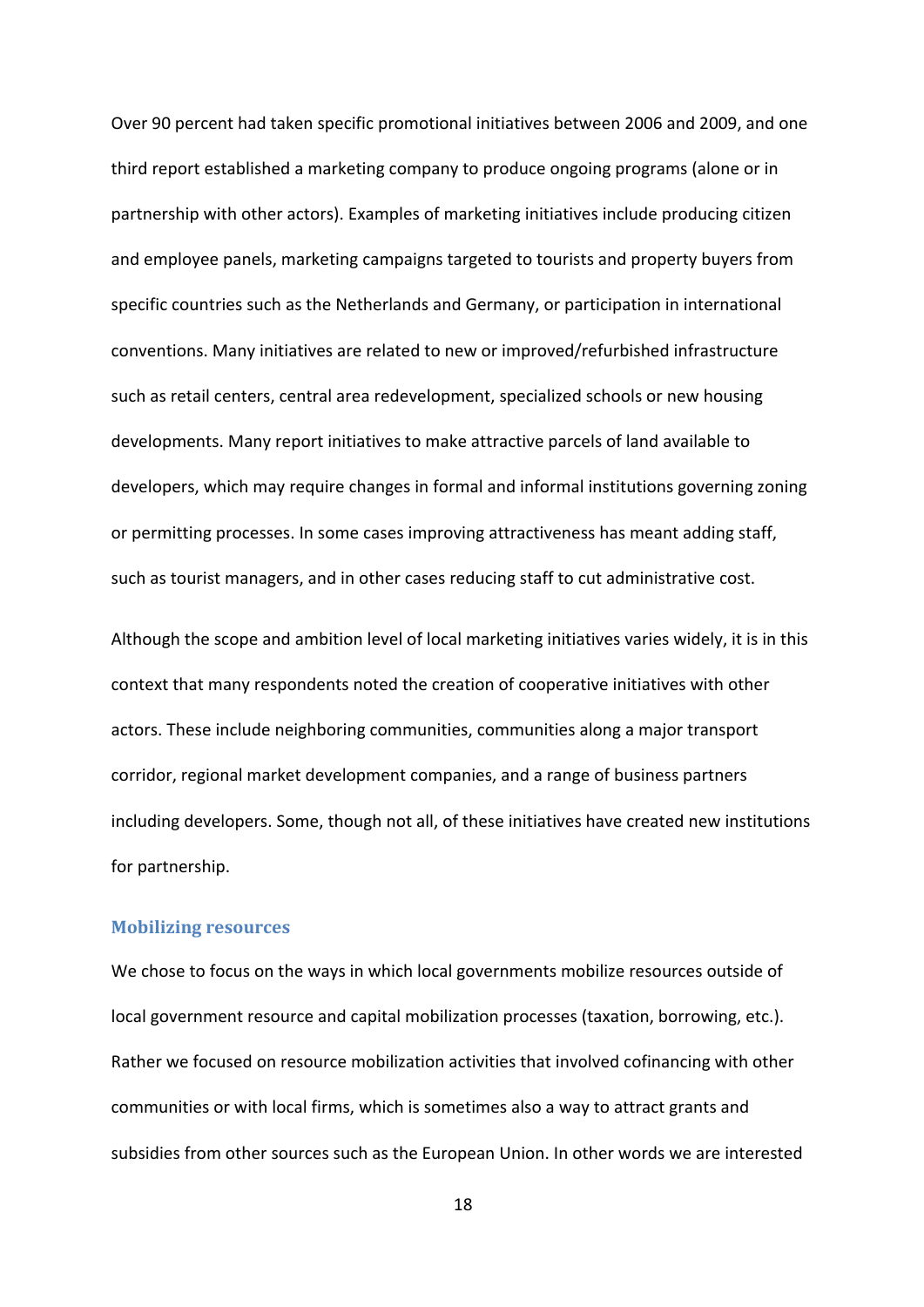in what municipalities do to reduce their individual financing share of public or semi-public goods, to capitalize on scale economies or to access additional public revenue (through subsidies).

### **Development projects (co-financed by EU and national agencies)**

Survey respondents reported frequent participation in development projects cofinanced by the European Union and national development agencies. The highest share (41.7%) participated in 1-5 European projects in the period between 2006 and 1009, and almost a third (30.4%) participated in between 6 and ten projects. Also notable is that one fifth (20%) participated in more than 15 development projects cofinanced from sources external to the community. About 60% participated in 1-5 projects cofinanced by national development agencies during the same period, but almost a third (29.4%) had no nationally financed projects.

**0 20 40 60 80 100 120 140 160 0 1 to 5 6 to 10 11 to 14 more than 15 EU projects Nationally financed**

*Figure1: Number of municipalities and number of development projects funded or co-funded by national or international agencies, 2006-2009, responding Swedish municipalities*

These projects represented a total contribution to the local community that ranged from a few million kronor (about 200 000 Euro) to 4.5 million Euro. This is a significant increase of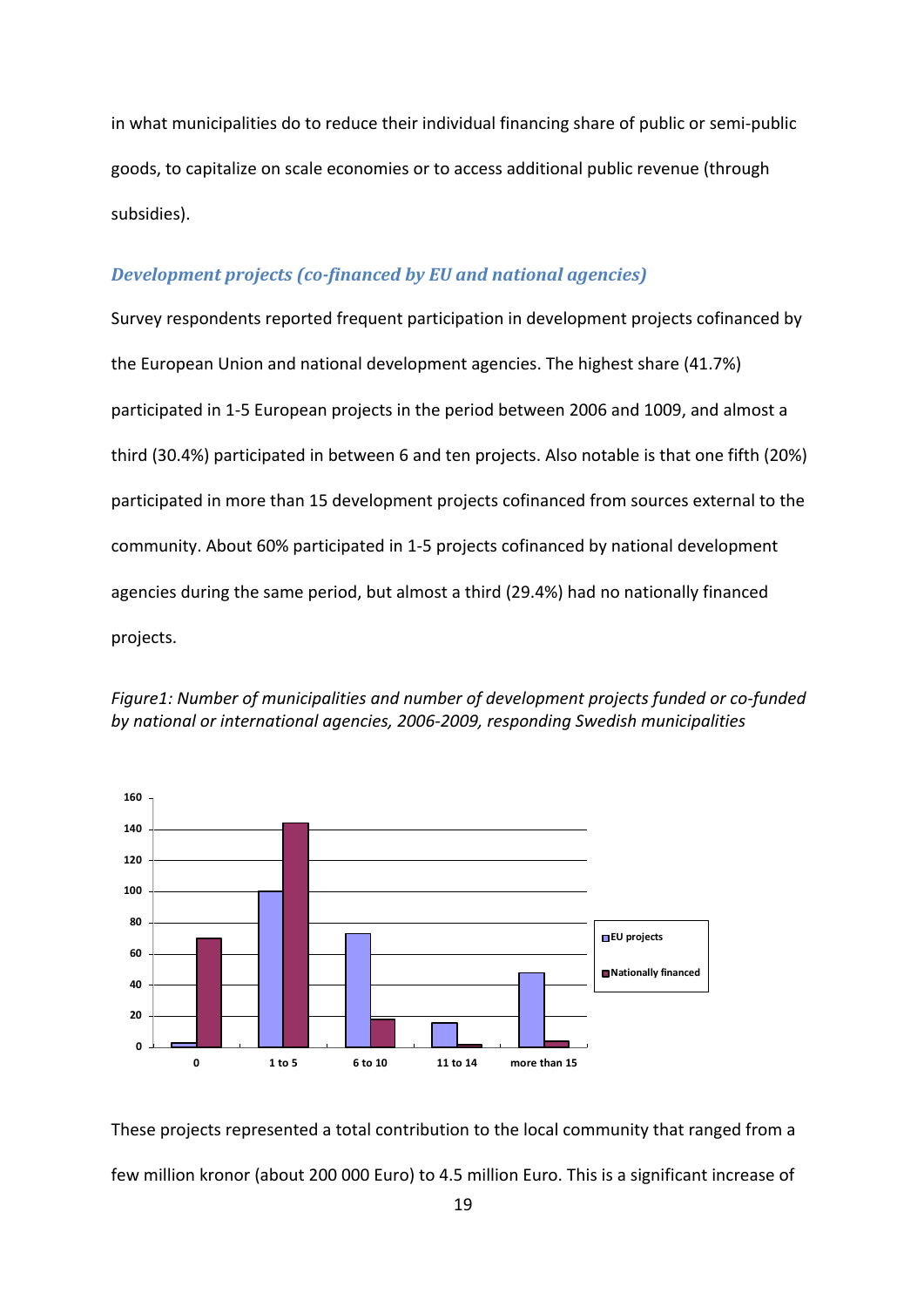local development resources to municipal coffers and can be said to represent a profit from political entrepreneurship, though these contributions often require co-financing from local authorities; most had contributed about 20 000- 80 000 Euro. A particular source of development funds for Swedish municipalities is the EU LEADER+ program for small business development in rural areas. Several noted that experience with LEADER+ projects help mobilize resources for other projects, both from within the community and from other EU programs. LEADER projects also created networks and other institutions for cooperation among local businesses and between small business startups and the local government authorities. In this sense they fit the criteria for political entrepreneurship as related to institutional change and activity outside of traditional institutional boundaries. LEADER and other European programs have also led to institutional change within local authorities: 57% of municipalities report having a dedicated coordinator for European proposals and programs.

### *Co-financing of projects with local industry*

Municipal representatives were asked how many projects the local government had cofinanced with industry in the three year period between 2006 and 2009. Almost half (45%) reported 2-4 projects and over a quarter had 5-9 projects. About thirteen percent had no projects or one project, and roughly the same number had more than ten. Notably, seven percent reported more than 15 unique projects co-financed with local industry during the three year period. Detailed responses, however, reveal a wide range of responses including single events (such as commonly produced meetings or congresses, or producing a brochure) but also major multi-year initiatives for urban development or training. The latter include the creation of new institutes and in some cases new infrastructure, such as a new motorsports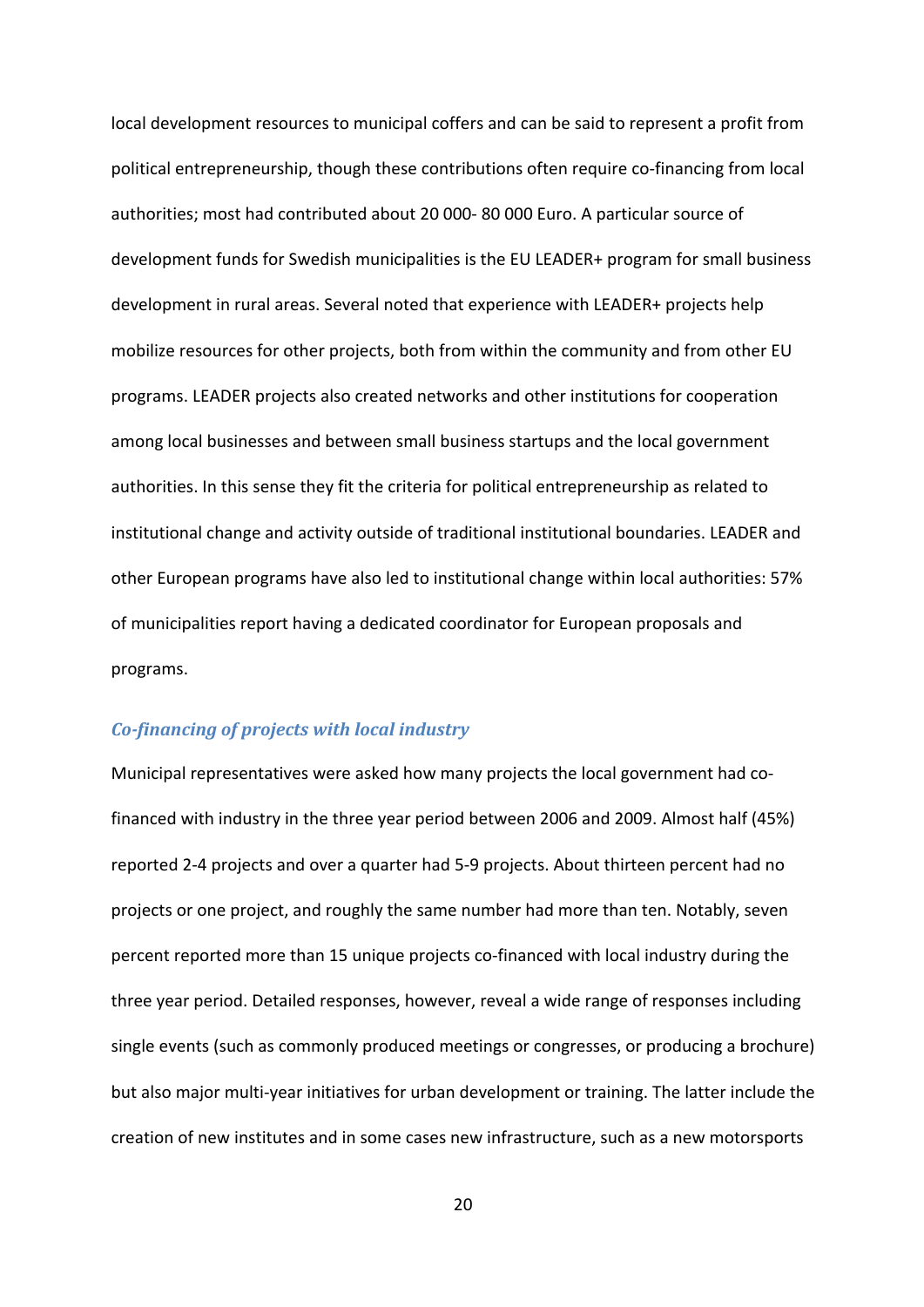stadium, biofuel facility or training center. Many larger projects and associated investments are linked to development projects co-funded through national development programs or the European Union's structural funds.

### **Exploiting opportunities**

This category included several questions asking communities how they go about forming new cooperative ventures for promoting industrial development by improving cooperation with local industry. We asked local government representatives to be as specific as possible about the types of activities they engage in to capitalize on opportunities for local development together with firms or other communities. Some activities self-reported by municipalities may fill several functions; for example a regular series of dialogues with local industry leaders may help discover new opportunities but also exploit them.

### *Cooperation with local industry*

Municipalities cooperate with local industry on a wide range of initiatives. Almost all municipalities meet with industry representatives in the context of information meetings, industry breakfasts and the like—and indeed, the extent to which such activities in and of themselves represent entrepreneurship can be debated. More interesting is the high incidence (over 80 percent) of municipalities that report common projects with industry, including developing new infrastructure such as district heating systems, startup firm incubators and science parks. Many of these projects have necessitated the creation of new organizations and institutions of governance such as commonly owned business development corporations. Admittedly, few of these initiatives are radical in the sense that they are "new to the world", to use a distinction often used in the literature on entrepreneurship, (see for example Baumol's (2010) distinction between innovative and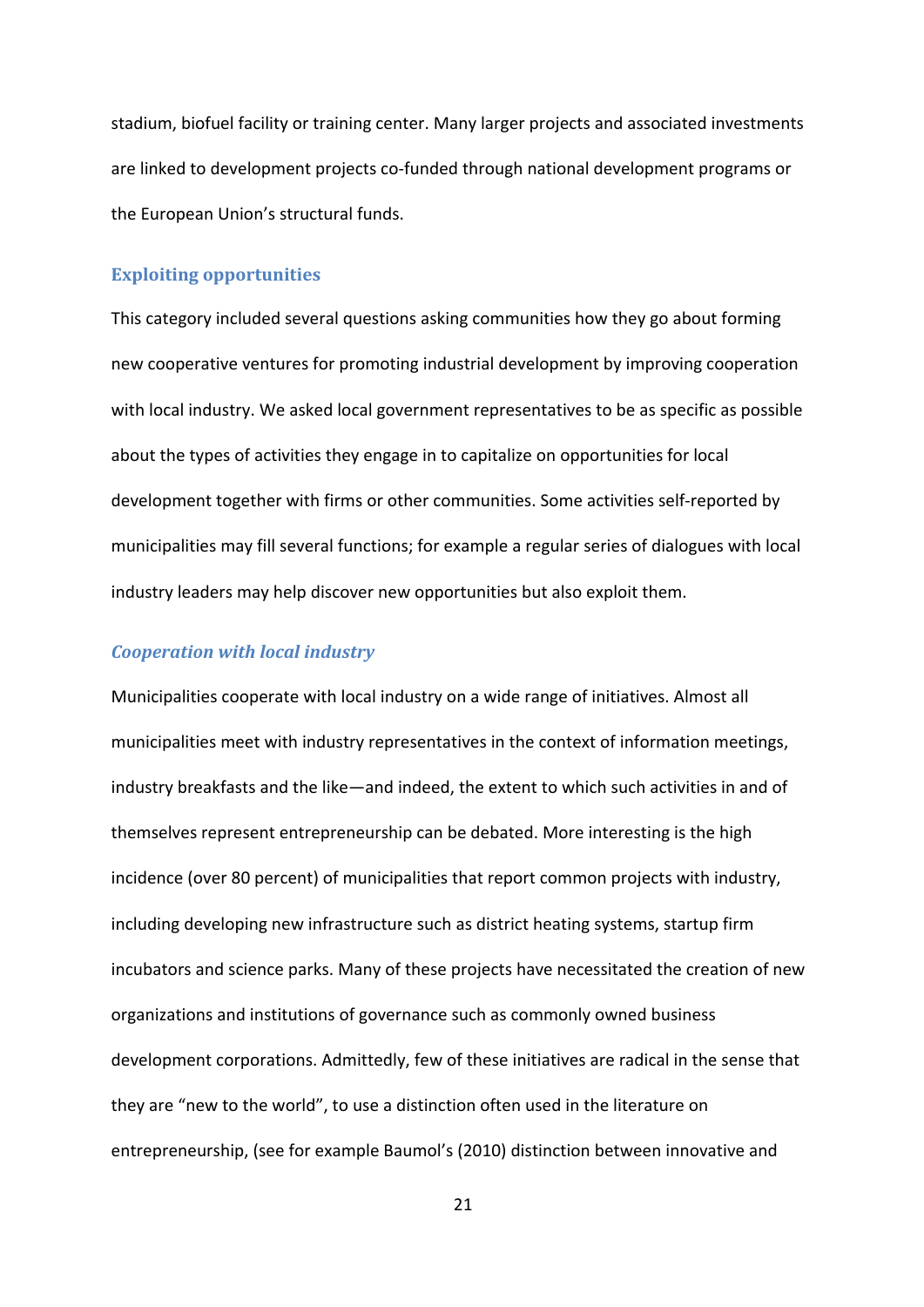replicative entrepreneurship) but they are often new to the local political context. Half of the responding municipalities noted that local business policies are developed in close dialogue with industrial leaders and that this has led to the creation of new networks between the municipality and businesses, but also among businesses and among municipalities.

### *Cooperation with other municipalities*

Three quarters of responding municipalities reported cooperating with other municipalities to attract new residents and companies and almost all (94%) cooperate with neighboring communities to attract visitors. It bears noting that in Sweden, income taxes accrue to local governments but business taxes do not, so communities profit directly from new residents whereas businesses are valuable if they create jobs for local residents or provide goods and services that attract or retain residents. Municipalities in the same region often compete for residents (and, less often, businesses), but can also pool resources to try to attract more households or firms to the region. 96 percent of municipalities report cooperating with other local governments in the same county, about one quarter with local governments in nearby counties, but only 3.4 percent with other Swedish communities. However, 9.5 percent report cooperating with local governments in other countries to attract new residents, and 5.6 percent to attract new business, which may be an effect of structural funds providing resources for cross-border cooperation. As such they may represent instances where political entrepreneurship was necessary to produce institutional change.

### **Empirical results - conclusion**

The prime conclusion of the descriptive results being reported above is that a vast majority of Swedish municipalities can be classified as performers of entrepreneurial governance in a number of various fields. As shown in Table 4, different municipality types lay various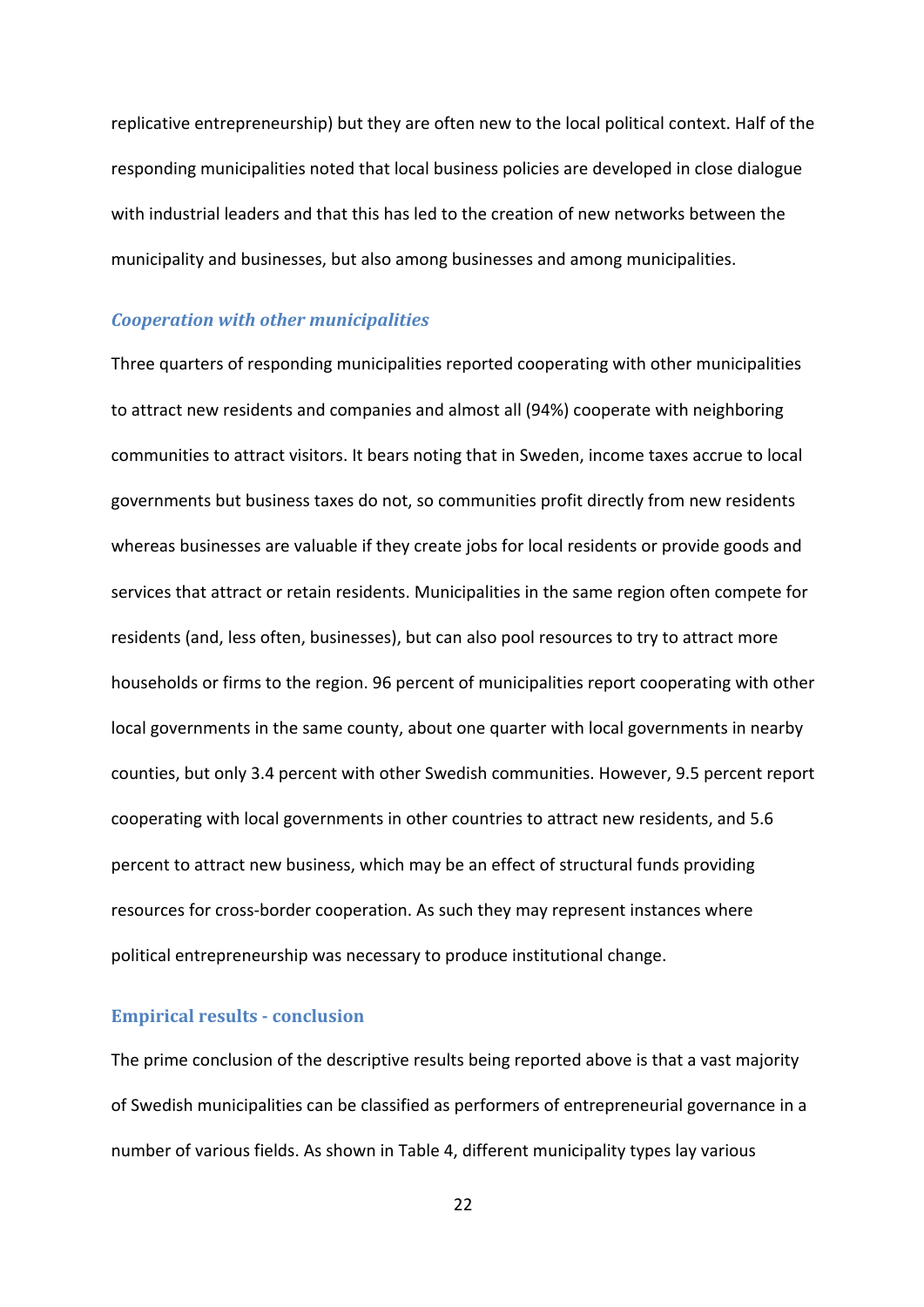emphases on the various stages of the entrepreneurial process. Possible explanations to this phenomenon are, among others, discussed in the next section.

### **Analysis and discussion**

### **Entrepreneurial governance as a strategy to reduce risk and cost**

In one of the most comprehensive reviews of concepts of entrepreneurship, Pozen (2008) attempts to tease out the key differences among concepts defined as "entrepreneurial." He argues that economic entrepreneurs (which he calls capitalist entrepreneurs) are in general more willing and able to bear risk in the pursuit of their goals. Indeed, economic entrepreneurs typically assess the profit potential of their new venture in relation to the risk of failure in the market. Pozen notes that other types of entrepreneurs, such as policy, social or civil entrepreneurs, do not incur similar levels of personal risk. Our study suggests that for the municipalities we surveyed, this distinction can be taken even further. Those municipalities with higher survey scores seemed to be those that actively seek new partnerships with industry, or initiate common projects with other municipalities, as a way of significantly reducing risk and cost. A higher proportion of municipal initiatives were projects or temporary partnerships than new companies, public-private partnerships or long term ventures. This can also be seen as a lower-risk strategy when experimenting with new ideas.

In other words, the potential to reduce risk associated with development initiatives is in itself the motivation for testing new ideas and ways of working. The high incidence of investments in benchmarking and marketing studies can also be seen as a way of reducing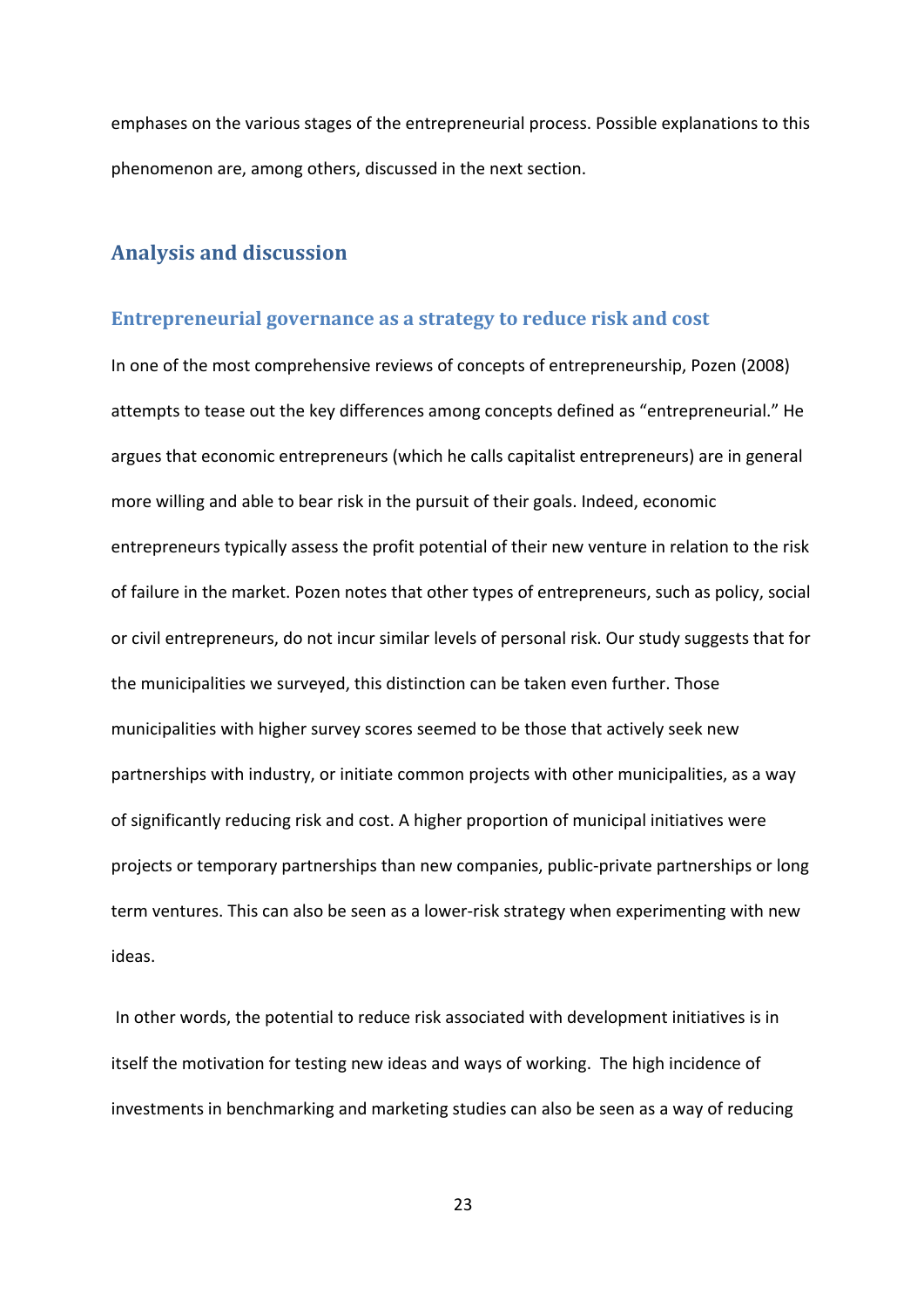risk by helping municipalities to better estimate the potential impact of introducing new ideas or investing in new initiatives or infrastructure.

On the other hand we found the highest scores among the "little brother" municipalities: those with a relatively less powerful strategic position. Sparse rural communities had higher scores than other rural communities, and smaller urban centers had higher scores than metropoles. This may reflect the weaker relative position of small cities relative to larger agglomerations, and of sparse rural areas relative to other rural areas, as they compete for households and firms. In this sense, "little brother" municipalities are strongly motivated to seek new ways to improve their competitive position and may be more willing to act as political entrepreneurs. The two concepts need not be mutually exclusive; smaller rural communities and smaller cities are more motivated to take risk but are also resource-poor relative to their larger neighbors. They must introduce new initiatives (which is usually associated with some risk), but to control costs (which may be difficult to estimate for new initiatives) they can only do by spreading risk, by working together with industry, with the EU or with other municipalities.

This perspective finds support in recent contributions to the literature on entrepreneurship focusing on why entrepreneurs make the choices to organize as firms (or not). A 2007 special issue of the Journal of Management Studies brought together scholars of entrepreneurship and of the theories of firm formation to investigate these issues. In their introduction to the special issue, Alvarez and Barney (2007) note that the question of the organization of governance institutions for entrepreneurship is understudied and suggest that it is associated with what we know about how economic actors make choices regarding the organization of their activities (as firms, through alliances, etc.). Although theories of the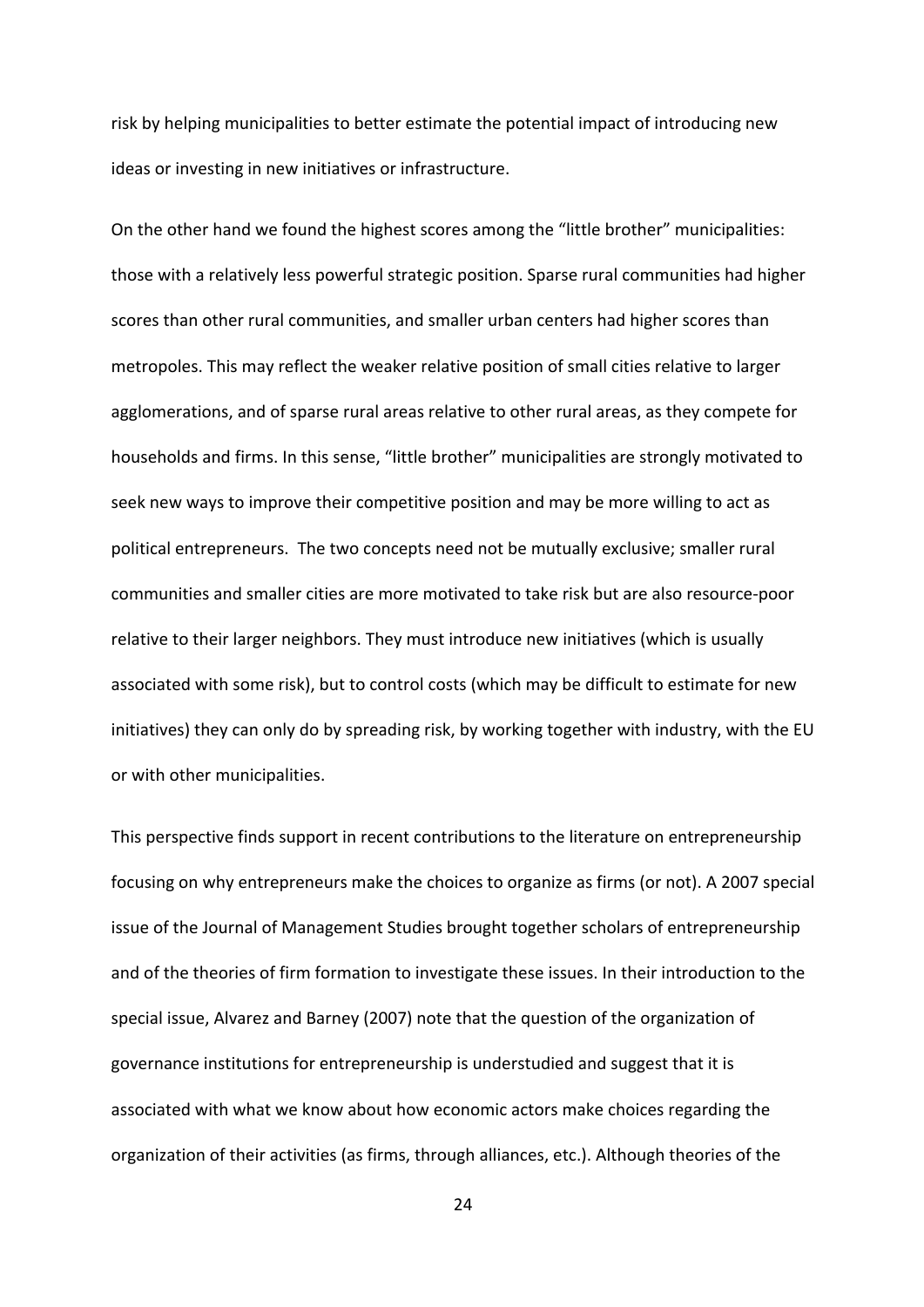firm (using transaction cost and contract approaches) do a good job of explaining some firm formation, they assume that the risks and rewards for various alternative governance structures can be estimated, at least as probabilities. In entrepreneurial settings, they argue, it may be impossible to assess risks and rewards. They therefore use the term "entrepreneurial governance" to describe how and why entrepreneurs may adopt different institutions of governance than traditional firms.

The results of our survey suggest that a similar phenomenon occurs as local governments assess the risks (political and economic) and potential development benefits associated with new development initiatives. We have therefore borrowed the concept of entrepreneurial governance as a way of describing the particular phenomenon of local governments creating, mobilizing and exploiting new opportunities for local growth. We use this term because it was coined to describe the choices made by entrepreneurs regarding the character of governance institutions – with a focus on the ways in which decisions to organize new institutions is related to the risk associated with new development ventures.

### **Entrepreneurial governance and new institutions**

Our approach follows the emphasis in the literature in entrepreneurship regarding the creation of new institutions, and also the definition of institutional entrepreneurship as endogenous institutional change. Indeed, this is what makes entrepreneurial behavior among municipalities somewhat unique. Municipal governments are highly constrained by their embeddedness in a range of higher-level institutions such as regional or national regulations. Just as important, local municipal charters typically define strict procedural institutions that often imply significant constraints to innovative behavior. Municipalities with twelve year land use planning horizons—and a host of other interdependent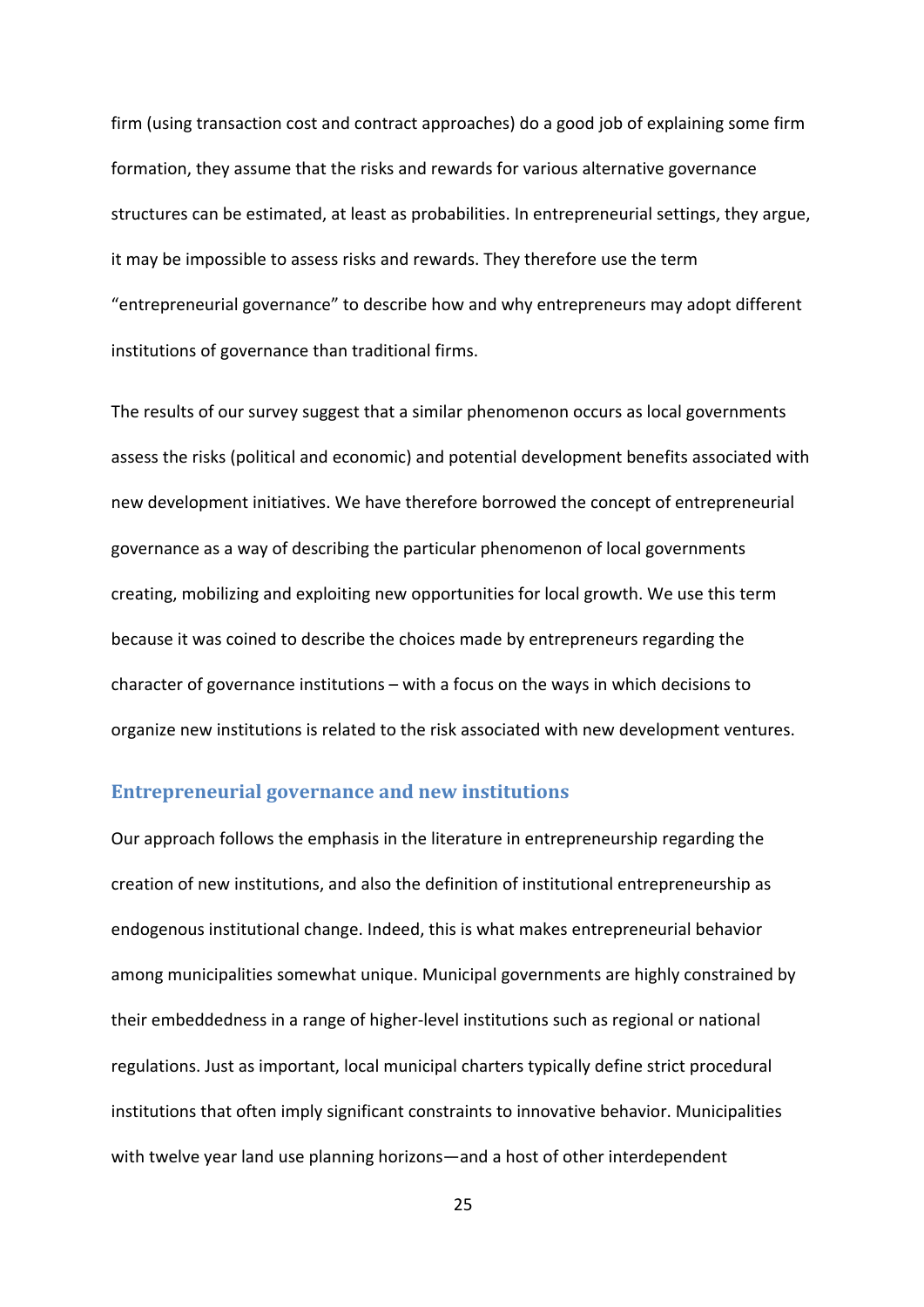policymaking institutions based on this time frame—may find it difficult to capitalize on an opportunity to cooperate with municipalities with shorter or longer planning horizons. It may be nearly impossible to quickly mobilize local budget resources required to co-finance capital investments due to municipal institutions demanding local referenda, harmonization with budget cycles, etc. Therefore, we describe political entrepreneurship as involving the creation of new institutions for development, without necessarily changing or reforming existing institutions. Rather, political entrepreneurship— in our study— is defined as new institutions layered onto an existing institutional structure. As such, our definition of political entrepreneurship closely follows Sheingate (1998) in its emphasis on "creative recombination that, when successful, transforms the institutional boundaries of authority" but we underscore that these new institutions may be temporary and may not imply transformation of the underlying institutional framework governing municipal behavior.

Earlier in this paper we relate our concept of political entrepreneurship to the conceptual traditions introduced by Kingdon, (1984), Minton and Norman (2008) and others. However, our survey results indicate that we may be measuring something rather different, and that this may have important implications when developing metrics and searching for patterns of behavior among municipalities. Policy entrepreneurship focuses on producing changes in laws, rules or in the allocation of resources to existing initiatives. Policies are principles that govern a range of other decisions that follow. We are by contrast measuring experiments and research into new ways of working, resource mobilization and partnership that, according to our findings, are constructed specifically because they can promote local development *without necessitating changes in local (or regional or national) policy*.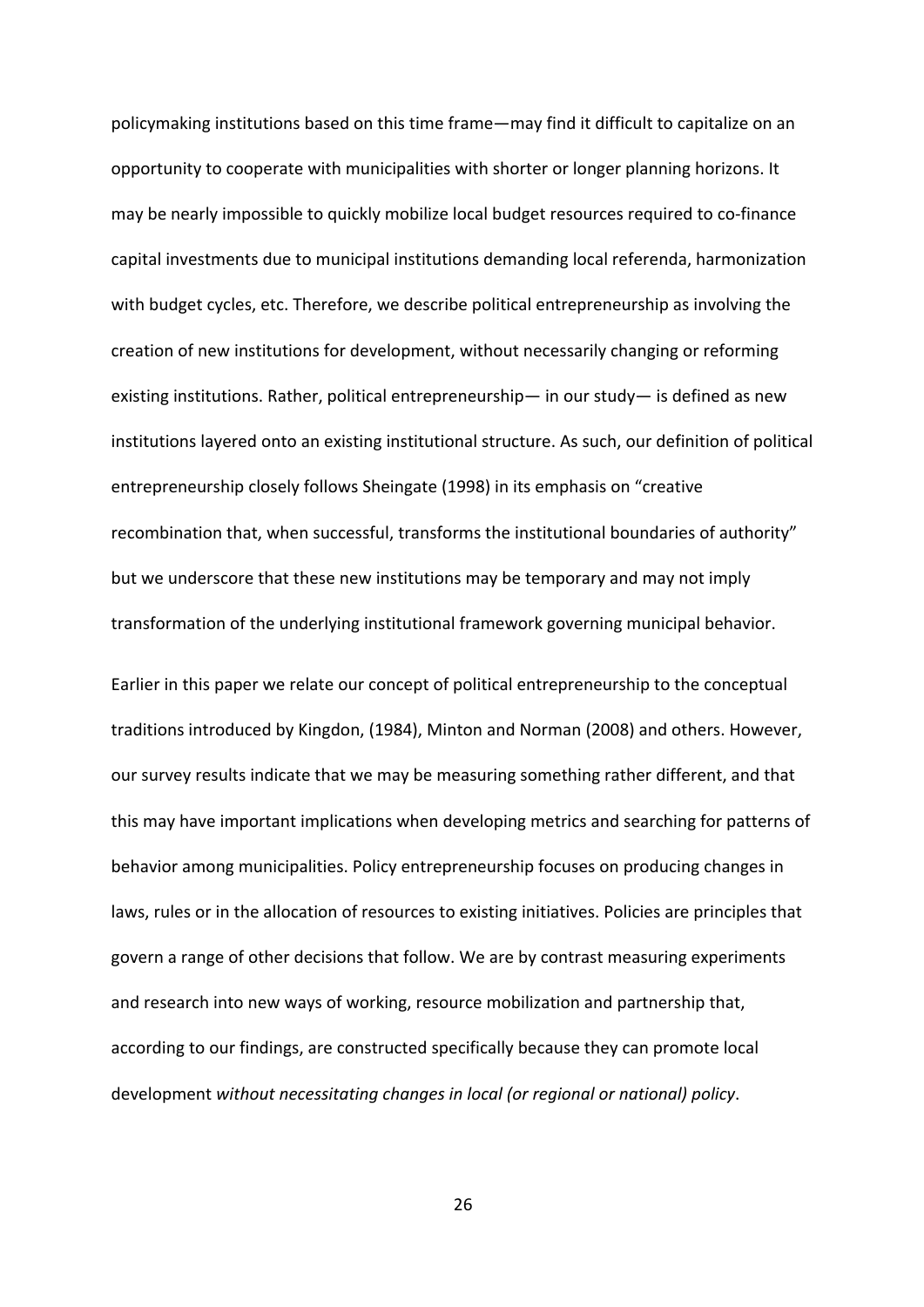The importance of this distinction becomes clearer when considering how new ideas are diffused among municipalities of different types. Shipan and Volden (2008) studied patterns of policy diffusion among US cities and found that larger cities are more likely to adopt new policies, and more likely to learn from other cities than smaller cities, but less likely to imitate the policies of other cities. Our survey results indicate that lower order municipalities (sparse rural municipalities and regional centers) are more likely to engage in learning and competency building activities, and are more likely to initiate new development initiatives than their larger counterparts. Are these results in conflict?

Perhaps not. Perhaps higher order municipalities (metropoles, and rural municipalities that are larger than the peripheral communities around them), do have a greater capacity to learn from other communities and adopt new policies. However, it may be the lower order municipalities that most actively seek to improve their own capacity and who are attracted to initiatives that can be tested within existing policy frameworks and with fewer municipal contributions. Instead of leading by enacting new municipal policies, these types of communities seek partnerships and temporary projects that can leverage sparse local resources. This implies that policy entrepreneurship and political entrepreneurship (as defined in this study) measure very different phenomena. Moreover, it suggests that there are important differences in the way that larger and smaller communities in local markets introduce new ideas.

With this in mind we may want to consider local government efforts to work outside the confines of local politics and governance institutions when searching for new ways to approach local development as the creation of new institutional fields rather than new institutions per se. Kalantaridis and Fletcher (2012) make a clear distinction between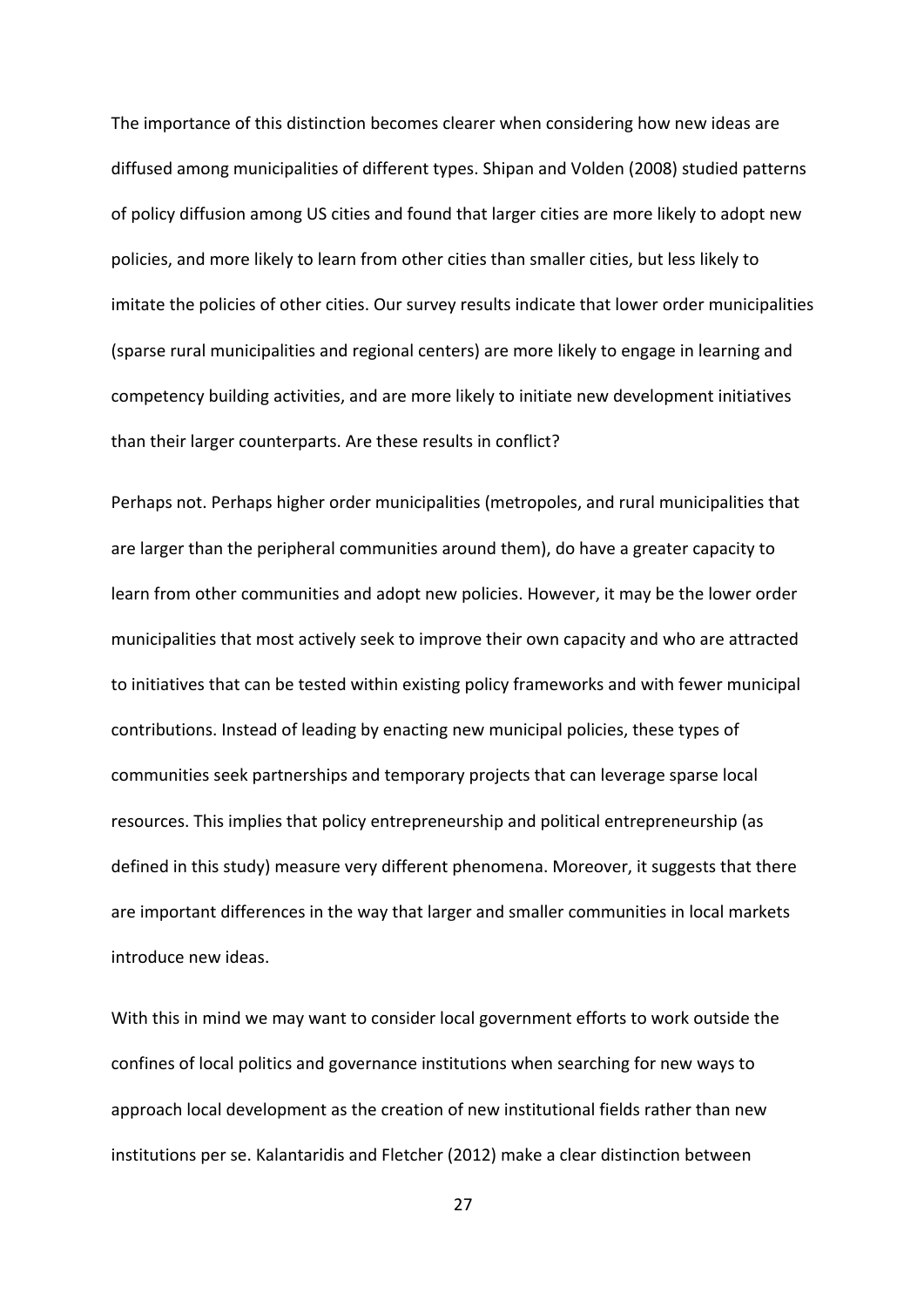changes in the interactions among the various actors involved in entrepreneurship; distinguishing between changes to institutions (changing the existing rules within which actors must operate) and institutional fields (within which sets of rules meet, and whose power derives from the fact that actors seeking support and legitimacy must conform to other modes, rules and ways of working.) Importantly, they argue that the creation of institutional fields may include both new and existing institutions. The results of our survey, which emphasize the temporary and special arrangements formed with other communities or with firms without dismantling existing local government institutions, could be argued to be the creation of new institutional fields. However, more study is needed to articulate the character of institutional fields in this context.

### **Concluding Remarks**

This study is a contribution to the very limited literature on entrepreneurship related to local development at the municipal level and offers new empirical data regarding the ways in which Swedish municipalities approach local development in new ways and with new partners. The survey results support the notion that what we can call "entrepreneurial governance" is occurring in a wide variety of municipalities; it is not a phenomenon exclusive to only urban or high-growth municipalities. While our survey employed a fairly broad definition of entrepreneurship, a close examination of results reveal a high incidence of new institutions created to support development at the municipal level. These include formal agreements such as public-private partnerships or co-financing agreements with other municipalities, but also new forums for informal exchanges of knowledge and dialogue. Municipalities are immobile and often have rigid procedural institutions, not least to ensure democratic process and transparency; in other words local bureaucrats or politicians cannot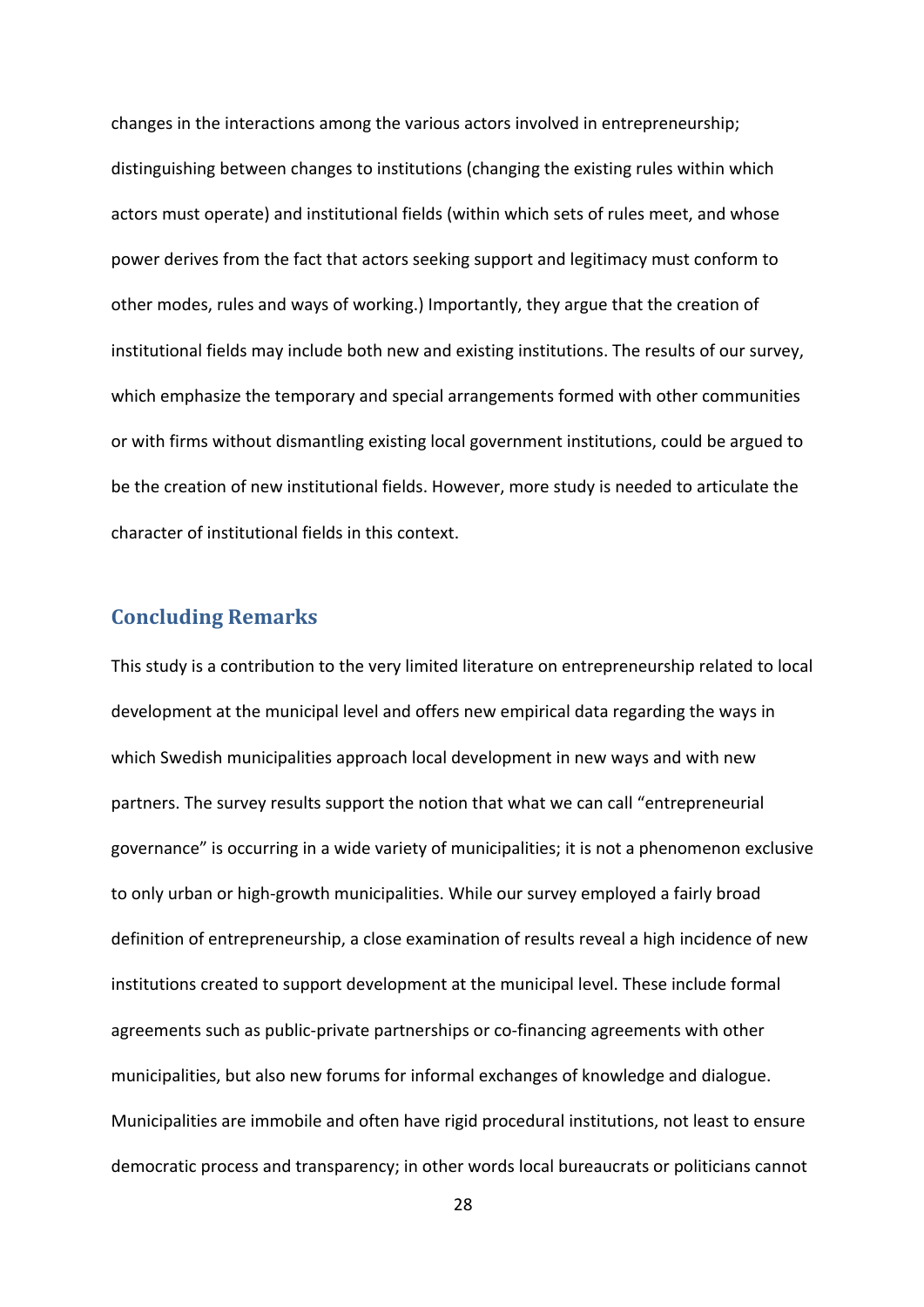decide to radically transform their own institutions. This may well be why our survey noted many instances of municipalities creating space for innovation by participating in cooperative projects (which often can be governed by institutions that don't need to follow municipal procedures).

Importantly, most of these new institutions were created to govern specific projects or studies. Many were of a temporary character or created new organizations not under the direct authority of any one municipality. This type of temporary partnering with other public and private authorities—often in the context of planning new strategic development investments—may have afforded individual municipalities a degree of freedom to experiment with new ideas and approaches without fear of reprisal and without hindrance from procedural institutions. This implies that partnering and other forms of cooperation between municipalities and other public and private actors may not only reflect resource constraints or recognition that the relevant economic geography comprised an area larger than the municipal borders. Rather, collaboration and cooperation may be an efficient strategy to experiment with new ideas without the transaction costs—and risk—involved in reforming municipal institutions. The fact that our entrepreneurship scores were higher among lower order municipal types, who are arguably most vulnerable to competition from larger neighboring higher order communities, may reflect the challenge of "doing more with less;" introducing new ideas and initiatives without the transaction cost or pecuniary investment involved with acting alone or with introducing new policies. It could be useful, in further studies, to track the progression of important local policy initiatives from short-term project or pilot project to formal policy change.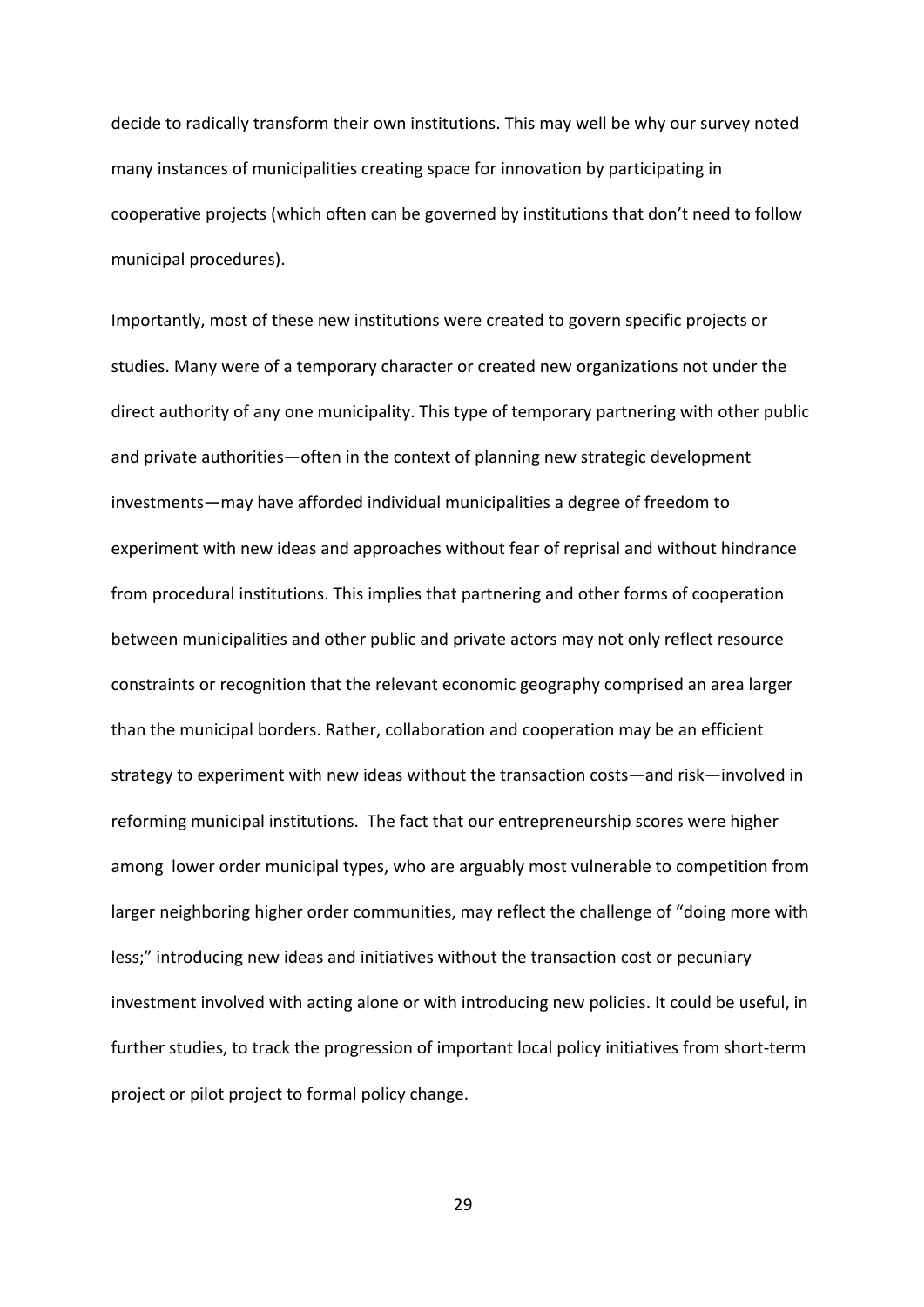In sum, we find that municipal development initiatives can be described as a form of entrepreneurial behavior because they involve seizing opportunities for reaching development goals by creating new institutions—or perhaps institutional fields-- that can steward new ideas and encourage experimentation. On the other hand, they may be distinguished from other types of social, civil, or policy entrepreneurship in that they tend to layer temporary or limited collaborative institutions onto existing municipal institutions of governance rather than transforming existing institutions. We conclude that the types of municipal development initiatives we studied can be analyzed as a form of entrepreneurship and compared to other types of entrepreneurship such as policy-related entrepreneurship and institutional entrepreneurship. Just as institutional entrepreneurship has been argued to address a "blind spot" in institutional theory by integrating notions of individual change agents, we attempt to fill a gap in the entrepreneurship literature. Specifically, the literature on entrepreneurship now reflects an interest in the ways in which entrepreneurs are dependent on the resources (social, economic, environmental) of communities, but not how the process of building those community resources is in itself an entrepreneurial enterprise.

The results of this study have also highlighted some issues regarding the way in which statistics are collected for various types of municipalities. Growing interest in functional relationships as a determining factor in defining municipalities as urban or rural has led to the development of new taxonomies that still offer only crude divisions between e.g. urban and rural municipalities. It may be that for the purposes of this type of analysis, using municipal statistics grouped by labor market region would yield different results.

A final question is whether the results of this study can be generalized to most other western countries or if Sweden might constitute a special case? The facts Sweden has only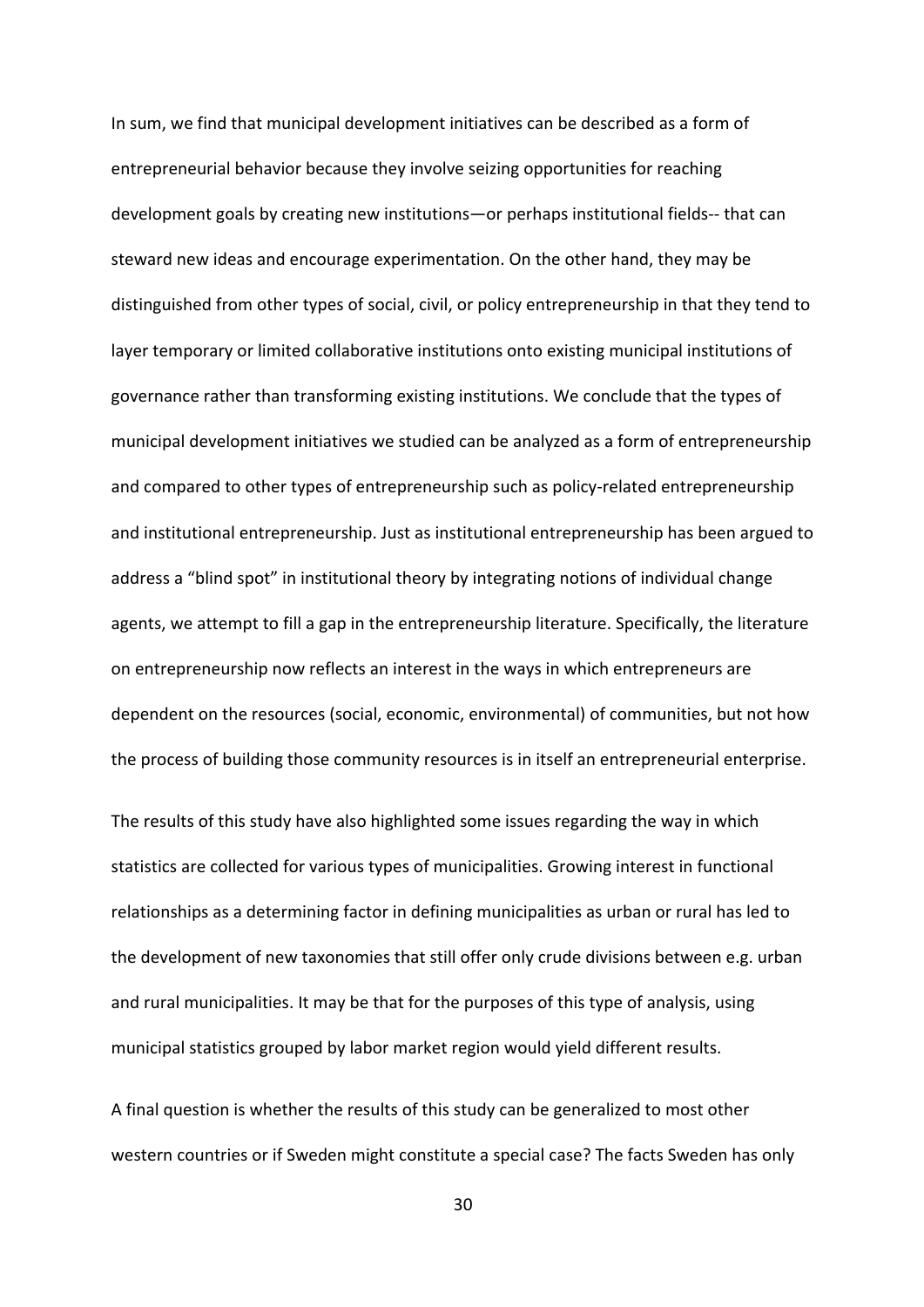290 municipalities (compared with e.g. ca 8,100 in Italy and 12,000 in Germany), that local government (municipalities) is the most comprehensive governmental level in Sweden, that municipalities have a taxation right of their own, and that the average municipal tax rate 2014 is as high as 20.65% on taxable incomes, are indicators on that Sweden might be a special case. On the other hand, it is not primarily size or access to resources that determines whether an organization acts entrepreneurial or not. Rather it is whether formal and informal institutions, the latter including social capital, provide employees and other actors in the municipalities the opportunity to act entrepreneurial. It goes beyond the scope of this chapter to make an international comparative analysis of this issue, but it is an important topic for future research on entrepreneurial governance.

### **Acknowledgements:**

The paper has been partly financed by the research council Formas, grant No 2009-1192. The authors are indebted Marie Lidbom for assistance with data collection. Discussions with Per Frankelius contributed to the forming of the questionnaire on political entrepreneurship in local government.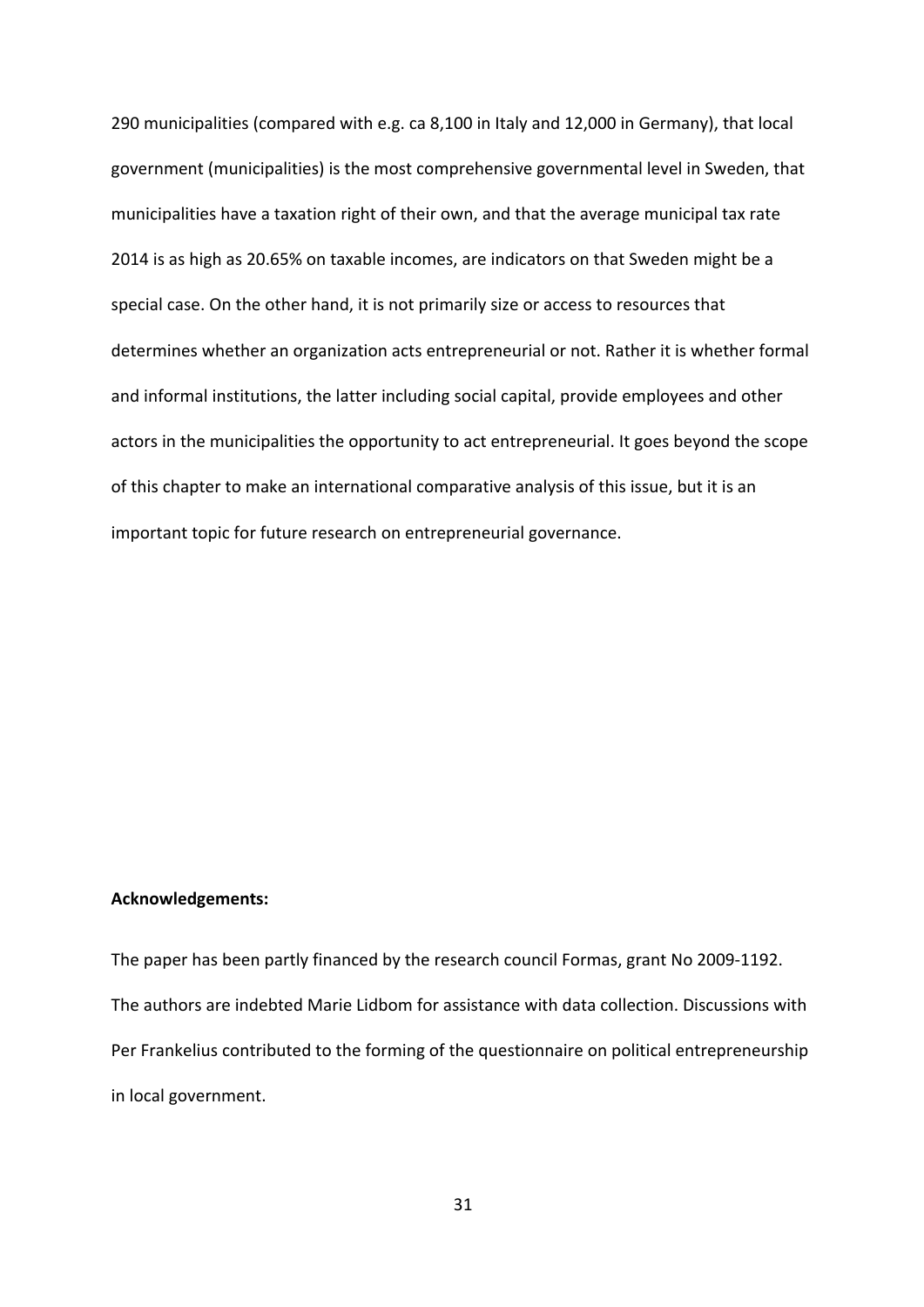### **References**

- Alvarez, Sharon and Jay B Barney (2007), "The entrepreneurial theory of the firm. " (guest editors introduction). Journal of Management Studies 44: 7 November 2007
- Banuri, T., A. Najam, & N. Odeh (eds.) (2002) Civic Entrepreneurship: A Civil Society Perspective on Sustainable Development, Islamabad, Pakistan: Gandhara Academy Press.
- Baumol, W.J. , 2010, The *Microtheory of Innovative Entrepreneurship*. Princeton: Princeton UP.
- Boschee, J. (1995) Social Entrepreneurship. *Across the Board*, 32(3): 20-23.
- Björkman, H & Sundgren, M, 2005, "Political entrepreneurship in action research: learning from two cases." *Journal of Organizational Change Management* **18** (5): 399-415.
- Buchanan, D & Badham, R., 1999, *Power, Politics and Organizational Change: Winning the Turf Game*. London: Sage
- Cars, Goran, P. Healey, A. Madanipour and C. de Magalhaes, eds., 2002, *Urban Governance, Institutional Capacity and Social Milieux*. Aldershot: Ashgate.
- Casson, M., 2003, *The Entrepreneur: An Economic Theory* (second edition.) Cheltenhamn, UK: Edward Elgar.
- Chatterjee L, Lakshmanan T.R., 2009, "The Fashioning of Competitive Dynamic Advantage of Entrepreneurial Cities: Role of Social and Political Entrepreneurship." In Karlsson, C., Andersson, Å.E., Cheshire, P.C. and Stough, R.R. (Eds.) *New Directions in Regional Economic Development*. Berlin, Heidelberg, New York: Springer, 2009: 107-120.
- Eliasson, K and H Westlund, 2013, Attributes Influencing Enterprise Propensity in Urban and Rural Sweden. *Annals of Regional Science* Vol. 50, No. 2, pp. 479-514
- Gawell, M (2006) Activist Entrepreneurship: Attac'ing Norma and Articulating Disclosive Stories, Stockholm: Stockholm University School of Business.
- Harris, M & Kinney R (2004) Innovation and Entrepreneurship in State and Local Government. Lanham, MD: Lexington Books
- Henton, D. Melville J. and Walesh, K. (1997) The age of the civic entrepreneur: Restoring civil society and building economic community, *National Civic Review* 86 pp. 149–156.
- Hindle, Kevin, 2010, "How community context affects entrepreneurial process: A diagnostic framework. *Entrepreneuship and Regional Development: an international journal*, 22: 7-8, 599-647.
- Johannisson, Bengt, 2000, "Modernizing the industrial district—rejuvenation or managerial colonization", in M. Tylor and E. Vatne (eds), *The Networked Firm in a Global World: Small Firms in New Environments*, ch 12.
- Johannisson, B., and A. Nilsson. 1989. Community entrepreneurs: Networking for local development. *Entrepreneurship and Regional Development 1*, no. 1: 3–19.
- Kalantaridis, Christos and Deinse Fletcher (2012) Entrepreneurship and Institutional Change: A Research Agenda. *Entrepreneurship and Regional Development: An international journal*, 24:3- 4 199-214.
- Kingdon, John W.,1984 *Agendas, Alternatives, and Public Policies*, 2nd ed. Boston: Little, Brown &Company.
- Klofsten M & Jones-Evans D (2000) Comparing Academic Entrepreneurship in Europe The Case of Sweden and Ireland. Small Business Economics, Vol 14, pp 299-309.
- Kropp, Fredric and Roxanne Zolin, 2008, "US Federal Government entrepreneurship: new enterprise structures." *Journal of Small business and Enterprise Development* **15**:3, 595-605.
- Leadbetter, C. (1997) The Rise of the Social Entrepreneur. London: Demos.
- McMullen, Jefferey, 2010, "Delineating the domain of development entrepreneurship: a market based approach to facilitating inclusive economic growth." Working paper, Kelly School of Business, Indiana University.
- Mintrom, Michael & Philippa Norman, 2009, "Policy Entrepreneurship and Policy Change." *The Policy Studies Journal* 37 (4): 649-667.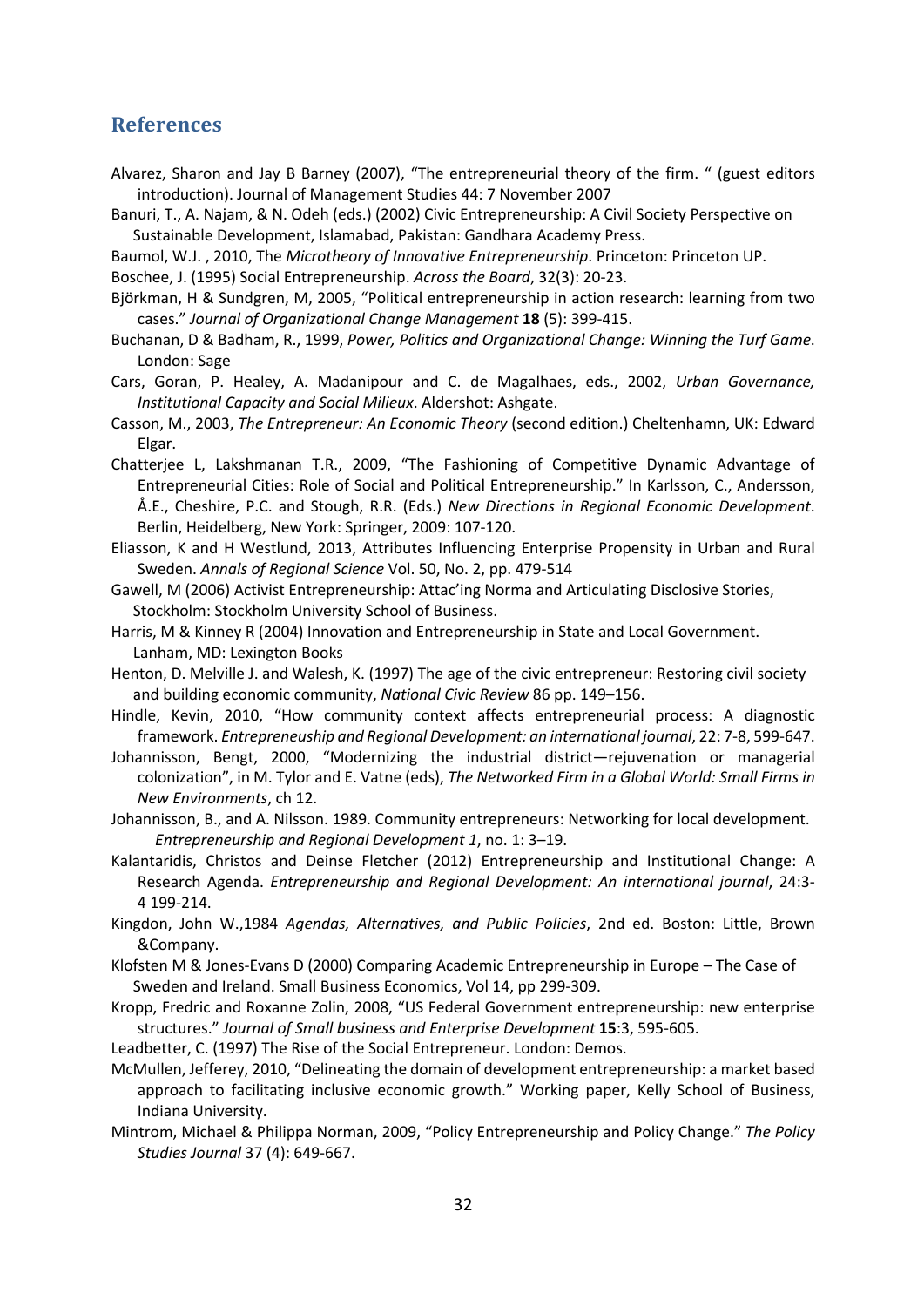- Pacheco, D.F., York, J.G., Dean, T.J., & Sarasvathy, S.D. (2010). "The coevolution of institutional entrepreneurship: A tale of two theories." *Journal of Management* **36**, 974-1010
- Peredo, A.M. & McLean, M. (2006) Social Entrepreneurship: A Critical Review of the Concept. *Journal of World Business*, Vol. 41, No. 1, pp. 56-65.
- Piergiovanni R & Santarelli E (2006) What is the best policy for innovative entrepreneurship? In Santarelli E (ed.) Entrepreneurship, Growth, and Innovation: The Dynamics of Firms and Industries. Berlin, Heidelberg, New York: Springer
- Pinchot, G. & Pinchot, E.,1978, Intra-Corporate Entrepreneurship, Tarrytown School for Entrepreneurs. http://www.intrapreneur.com/MainPages/History/IntraCorp.html (2010-01-28)
- Pinchot, G., 1985, Intrapreneuring: Why You Don't Have to Leave the Corporation to Become an Entrepreneur. New York: Harper & Row.
- Powers, J.P. & McDougall P.P. (2005) University start-up formation and technology licensing with firms that go public: a resource-based view of academic entrepreneurship. *Journal of Business Venturing*, Vol 20, pp 291-311.

Pozen, David E., 2008, We are all entrepreneurs now. *Wake Forest Law Review* **43**: 283-340.

- Putnam R.D., 1993, *Making Democracy Work. Civic Traditions in Modern Italy*. Princeton University Press, Princeton.
- Rader Olsson, Amy, 2009, *"*Relational rewards and communicative planning: understanding actor motivation. "*Planning Theory* **8** (3): 263-281.
- Scheingate, Adam D., 2003, "Political Entrepreneurship, Institutional Change and American Political Development." *Studies in American Political Development* **17**: 185-203.
- Schneider, Mark and Teske, Paul, 1992, "Toward a Theory of the Political Entrepreneur: Evidence from Local Government." *The American Political Science Review*, **86**(3): 737-747.
- Shane S (2003) A General Theory of Entrepreneurship: The Individual-Opportunity Nexus, Edward Elgar, Cheltenham.
- Shane S & Venkataraman S., 2000, "The Promise of Entrepreneurship as a Field of Research." *Academy of Management Review* **25**: 217-221.
- Stough, R., & Haynes, K. (2009). Intrapreneurship in the Public Sector. In G. Shockley, P. Frank, & R. Stough (Eds.), *Non-market Entrepreneurship, Interdisciplinary Approaches* (pp. 127-142). Cheltenham, UK: Edward Elgar
- Thornton, Patricia H., 1999, "The Sociology of Entrepreneurship." *Annual Review of Sociology* **25**: 19- 46.
- Wennekers, S & Thurik, R (1999) Linking Entrepreneurship and Economic Growth. *Small Business Economics*, 13: 27-55
- Westlund (2006) *Social Capital in the Knowledge Economy: Theory and Empirics*. Springer, Berlin, Heidelberg, New York
- Westlund, Hans and Roger Bolton (2003), "Local Social Capital and Entrepreneurship." *Small Business* Economics 21: 77-113.
- Westlund, Hans, 2010, "Multidimensional entrepreneurship: theoretical considerations and Swedish empirics." *Regional Science Policy and Practice* **3** (3): 199-218.
- Wilks-Heeg, S, B Perry and A Harding, 2003, "Metropolitan regions in the face of the European dimension: regimes, re-scaling or repositioning?" In Salet, Thornley and Kreukels, eds, 2003 *Metropolitan governance and spatial planning*. London: Spon Press.
- Wright M, Clarysse B, Mustar P & Lockett A (2007) Academic Entrepreneurship in Europe. Cheltenham: Edward Elgar.